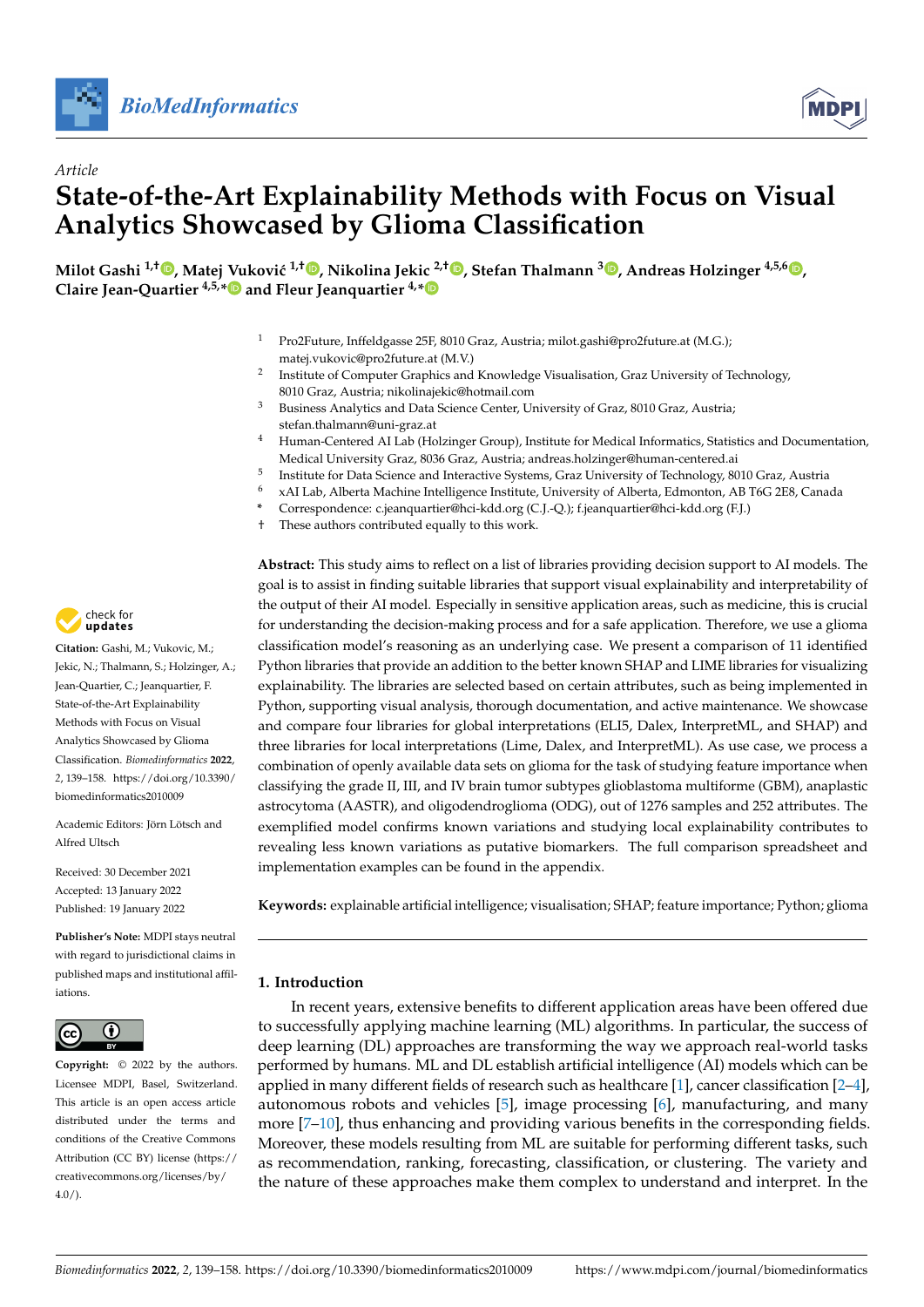literature, AI models are generally known as black-box, particularly if they result from ML or DL [\[11\]](#page-18-1). The opaqueness of such models has negative effects on user acceptance [\[12\]](#page-18-2). It also limits the application in sensitive cases such as medicine, finance, or law, where explanations are crucial for users to understand and interpret results in order to effectively manage and use the underlying algorithms [\[11,](#page-18-1)[13\]](#page-18-3). From the legal perspective, most applications of AI in medicine are defined as high-risk use cases of AI according to the legal framework for regulating the use of AI proposed by the European Commission (European Commission, 2021). In case of a high-risk application it is required to provide transparency and clear and comprehensible information about the system and its decisions to the user. Such explanations are also dictated by the European General Data Protection Regulation, but also by Californian law (Title 1.81.8. Automated Decision Systems Accountability Act of 2020). Traditionally, software validation or IT auditing is applied in order to fulfill the legal and, in many cases, compliance requirements. However, due to the black-box characteristic resulting from ML and DL, traditional approaches are no longer sufficient, and new guidelines and approaches are needed [\[14\]](#page-18-4). In this regard, Explainable Artificial Intelligence (xAI) is proposed as a technical solution, and the first successful validations are already performed in sensitive areas such as pharmaceutical production [\[15\]](#page-18-5). In addition, xAI can also increase user acceptance, and the application rate of these models [\[12\]](#page-18-2). Thus, xAI approaches seem promising to handle this challenge from a technical perspective.

xAI approaches aim to extract knowledge of what the AI algorithm learned during training and how the decision for particular or new instances are generated during the prediction process. xAI mainly focuses on two methods to provide an explanation at a different level of detail: local and global explainability. Local explainability aims to explain particular prediction output, e.g., prediction of single instances. We find many different techniques focusing on local explainability in the xAI literature [\[16,](#page-18-6)[17\]](#page-18-7). On the other hand, the goal of global explainability is to explain the overall model behavior, rather than a particular instance. Global methods are extensively applied in different domains, such as health care [\[18](#page-18-8)[,19\]](#page-18-9), manufacturing [\[20\]](#page-18-10), administration of justice [\[21\]](#page-18-11), or biomedical science [\[22\]](#page-18-12). These methods mainly rely on dimension reduction and visualization techniques to provide an intuitive explanation to humans. Visualizing a process helps us understand ML models and decision-making processes in a more intuitive way [\[23\]](#page-18-13). Moreover, visual inspection is considered as an easy and fast way to recognize new knowledge while analyzing complex processes [\[24\]](#page-18-14). As a result, visualization in the context of xAI is widely applied, thus facilitating the interpretation process of black-box models [\[11,](#page-18-1)[25,](#page-18-15)[26\]](#page-18-16). Users benefit from visual analytic (VA) systems for xAI [\[27\]](#page-18-17). Many of these methods are implemented in Python or R and are openly available [\[17,](#page-18-7)[28,](#page-18-18)[29\]](#page-18-19). This helps researchers and, in general, the data-driven community to use and enhance further state-of-the-art solutions. Some existing methods have already been summarized [\[30](#page-18-20)[–32\]](#page-18-21). However, a comparison of ease of use regarding implementation, as well as details on visualization features, is missing.

In this paper, we report on a structured review to investigate the state of the art of mature xAI libraries incorporating VA features. We analyzed the characteristics of xAI libraries with respect to ease of installation and documentation. The comparison is use-case driven: we compare and rank selected libraries regarding their VA capabilities for global and local explainability in general. In particular, we explore different implementations of lime and SHAP approaches and apply selected libraries for the use case of investigating glioma classification based on several clinical and genetic variables. We thereby showcase the applicability of xAI on and supporting the biomedical knowledge creation process.

## *1.1. Classification of Diffuse Glioma*

Classification of glioma subtypes is important for therapy decisions and is based on gene variations [\[33\]](#page-18-22). This list of central nervous system tumors has been introduced by the World Health Organization and has been updated recently [\[34\]](#page-18-23). The community-driven cancer classification platform Oncotree has been developed as clinical decision support system for oncology research and precision medicine and allows for dynamic granular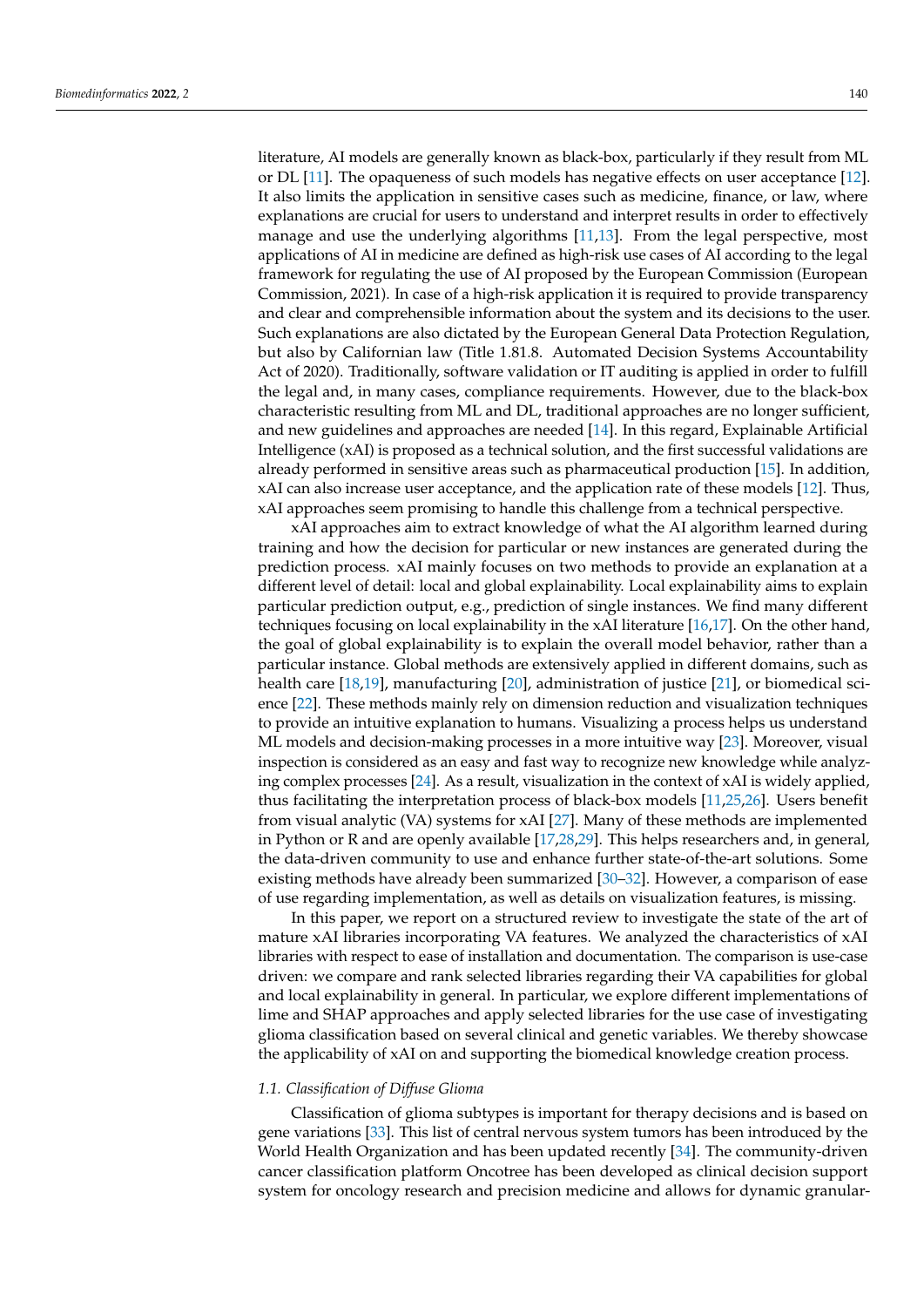ity [\[35\]](#page-18-24). For example, grading of diffuse gliomas (DIFG) is still an ongoing discussion and momentarily defined by tumor nomenclature [\[36\]](#page-19-0). The process involves molecular and histological features in order to revise risk stratification. Common molecular biomarkers used for clinical classification of glioma include *α*-thalassemia/mental retardation syndrome X-linked (ATRX), isocitrate dehydrogenase 1 (IDH1), tumor protein p53 (TP53), telomerase reverse transcriptase (TERT), and phosphatase and tensin homolog (PTEN) or the epidermal growth factor receptor (EGFR) among others [\[34](#page-18-23)[,37\]](#page-19-1). We have recently highlighted age-based differences in brain tumor diseases using an explainable classification approach [\[22\]](#page-18-12). We now extend our studies to include several xAI methods for classifying DIFGs.

#### *1.2. Theoretical Background on xAI*

xAI is defined for the first time in 2004 by Can Lent et al. [\[38\]](#page-19-2) as a research field that explains the behavior AI models in a more understandable way. However, focus on the topic of xAI has been recently increasing [\[32\]](#page-18-21) due to increased attention and improvements around the topic of AI/ML across different fields. However, along with the high accuracy results, a more human-centric explanation of the decision-making process of these models is required. This leads the focus toward xAI in the current age. Furthermore, the increase in complexity of ML models has lead to the requirement for developing algorithmic decisionmaking such as fairness, accountability, and transparency (FAT) principles [\[39\]](#page-19-3) which are especially evident in highly regulated and mission-critical scenarios.

There are several perspectives on the explainability of an AI model (e.g., scope, stage, problem type, etc.). The scope perspective regards the global and local view on model explanations. AI models can be explained either at the global level or local level. Global level interpretation is known as global interpretability in the literature [\[32\]](#page-18-21), where the entire model behavior is analyzed e.g., feature importance. Global level interpretability summarizes the impact of input features on the model, as well as the model as a whole, while the local interpretation is defined as local interpretability, and it aims to understand the behavior of single predictions and decisions made by the model.

Another perspective on the explainability of an AI model is associated with the type of AI model itself. Overall, two types of models exist, white-box and black-box models. White-box models are made to be explainable by design, resulting in no requirement of additional xAI methods for the model to be explainable. Contrarily, black-box models are not explainable by design, so other techniques have to be applied to extract reasoning for certain decisions and predictions.

In regard to xAI methods, a recent study [\[32\]](#page-18-21) reviewed more than 200 scientific articles that aimed to develop new methods for explainability. However, discussing these methods and other xAI concepts falls outside of the scope of this paper. We encourage the reader to consult the work discussed in [\[30–](#page-18-20)[32\]](#page-18-21) for more details about these concepts.

# **2. Materials and Methods**

# *2.1. Dataset*

Data on glioma samples were downloaded from cbioportal [\[40,](#page-19-4)[41\]](#page-19-5) with filtering the 6 studies gbm\_mayo\_pdx\_sarkaria\_2019, gbm\_tcga\_pub2013, glioma\_mskcc\_2019, lgg\_tcga, lgg\_ucsf\_2014, and odg\_msk\_2017. Only data with the 7 attributes "Oncotree Code", "Mutation Count", "Overall Survival (Months)", "Overall Survival Status", "Sex", "Somatic Status", and "Diagnosis Age" were used. Sample rows without complete data have been removed. Data were extended with gene mutation data of the top 246 mutated genes within selected studies.

The top three diffuse glioma (DIFG) subtypes (Glioblastoma multiforme (GBM), Anaplastic Astrocytoma (AASTR), and Oligodendroglioma (ODG)) were further selected and analyzed within this work. We filtered and further processed data for model building comprising of 1276 sample rows with 253 columns out of the 5 studies gbm\_mayo\_pdx\_sarkaria\_2019, gbm\_tcga\_pub2013, glioma\_mskcc\_2019, lgg\_tcga, and lgg\_ucsf\_2014. The Oncotree Code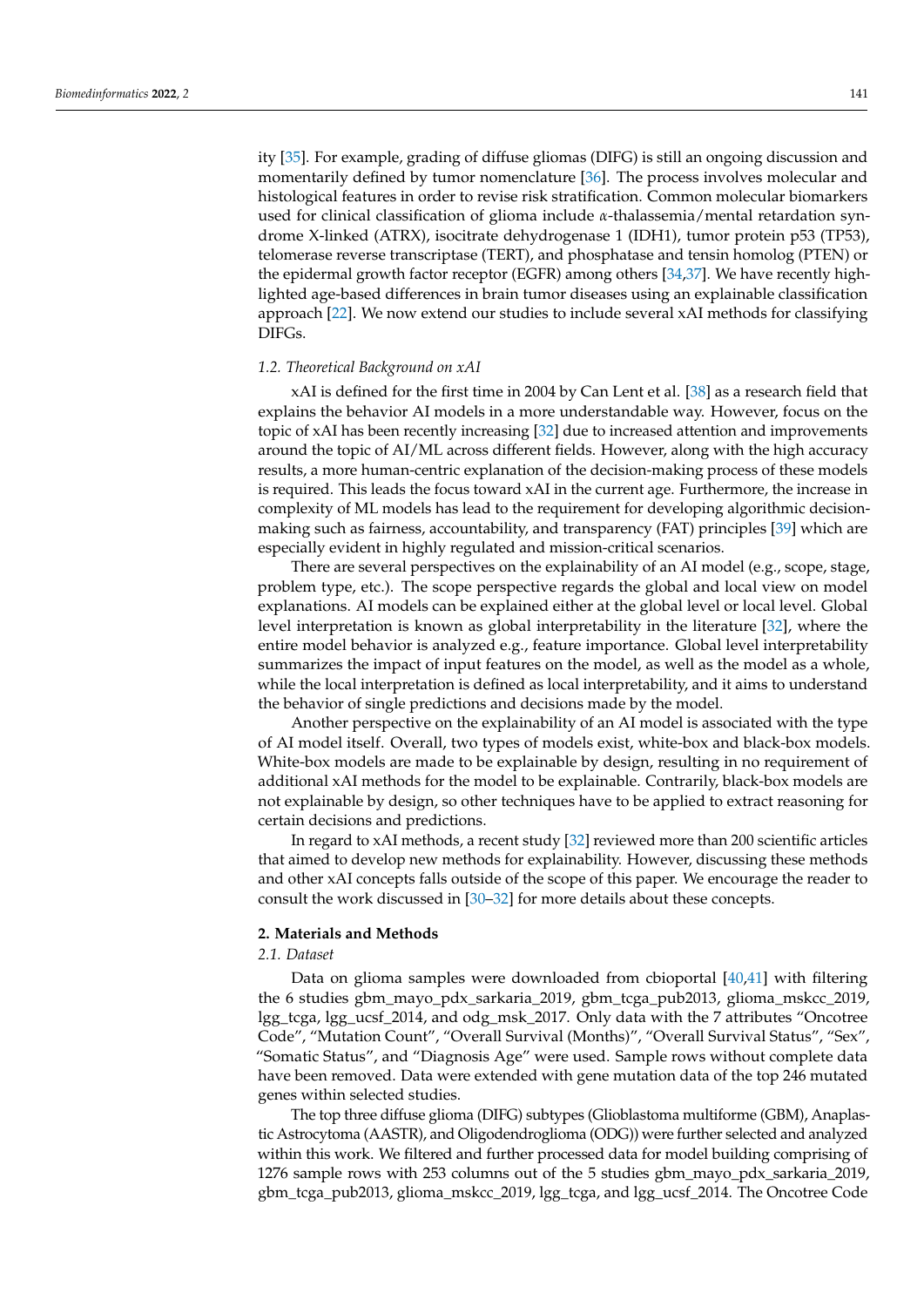was selected as the target and the other 252 data columns were selected as features, with 872 GBM sample rows, 234 AASTR sample rows, and 170 ODG sample rows. The data preprocessing and model building can be found on [https://github.com/mathabaws/SOTA\\_](https://github.com/mathabaws/SOTA_xAI_Visual_analytics/blob/main/notebooks/diffuseglioma-dataset-processing.ipynb) [xAI\\_Visual\\_analytics/blob/main/notebooks/diffuseglioma-dataset-processing.ipynb](https://github.com/mathabaws/SOTA_xAI_Visual_analytics/blob/main/notebooks/diffuseglioma-dataset-processing.ipynb) (accessed on 12 January 2022).

# *2.2. Implementation*

We conducted a structured review with the goal of investigating current developments and the state of the art xAI libraries focusing on model interpretation and visualization techniques. State of the art means most up to date, publicly available, implemented consistently with the requirement of current software technology, and following common Python patterns. Moreover, this review aims to investigate various relevant aspects of xAI libraries such as maturity level, documentation, supported programming languages, models and different machine learning tasks, support for data types, etc. The structured review closely follows the methodology for Structured Literature Review (SLR) from Webster and Watson [\[42\]](#page-19-6). Additionally, we take necessary attributes for a software selection process into account.

The initial set of available libraries was acquired through a search in GitHub. Keywords and the type of the results are the two key limiting factors to guide the initial set of results. For the first limiting factor, the keywords "explainable AI" and "interpretability" were used. The second limiting factor was the type of results and this was set to "repository" which excluded all the results with these keywords in, e.g., the code itself or discussions, issues, commits, etc. Applying these limiting factors resulted in 57 results. To further narrow down the results, three rules were developed for the initial scan of the libraries as shown below:

- 1. Result has to be a repository of a Python library or a software package;
- 2. Result has to implement at least one xAI method;
- 3. Result has to be an overview repository (repository that provides an overview of xAI libaries).

Supplementary source code together with the overview of library versions and descriptions to recreate an exact development environment used for these experiments can be found on GitHub at the following URL: [https://github.com/mathabaws/SOTA\\_xAI\\_](https://github.com/mathabaws/SOTA_xAI_Visual_analytics) [Visual\\_analytics](https://github.com/mathabaws/SOTA_xAI_Visual_analytics) (accessed on 12 January 2022).

# **3. Results**

#### <span id="page-3-1"></span>*3.1. Library Comparison on Glioma Subtype Classification*

By using the processed data from the combined studies described in the materials section, we trained a model to classify cancer subtypes by distinguishing between the Oncotree codes GBM, AASTR, and ODG. These are the top three most frequent diffuse glioma subtypes samples.

In general, 1020 training instances were used for training, and 256 for testing. Testing data remained unbalanced representing a realistic scenario. Ten-fold cross-validation scored a mean accuracy of 0.87 with a standard deviation of 0.02. The results of the trained model are shown in Table [1.](#page-3-0)

<span id="page-3-0"></span>**Table 1.** Predictive results using RF classifier.

| <b>Random Forest Classifier</b> |                  |        |                 |         |
|---------------------------------|------------------|--------|-----------------|---------|
| <b>Oncotree Code</b>            | <b>Precision</b> | Recall | <b>F1-Score</b> | Support |
| GBM                             | 0.85             | 0.96   | 0.90            |         |
| ODG.                            | 0.70             | 0.42   | 0.53            | 45      |
| AASTR                           | 0.90             | 0.79   | 0.84            | 34      |
| macro avg                       | 0.82             | 0.73   | 0.76            | 256     |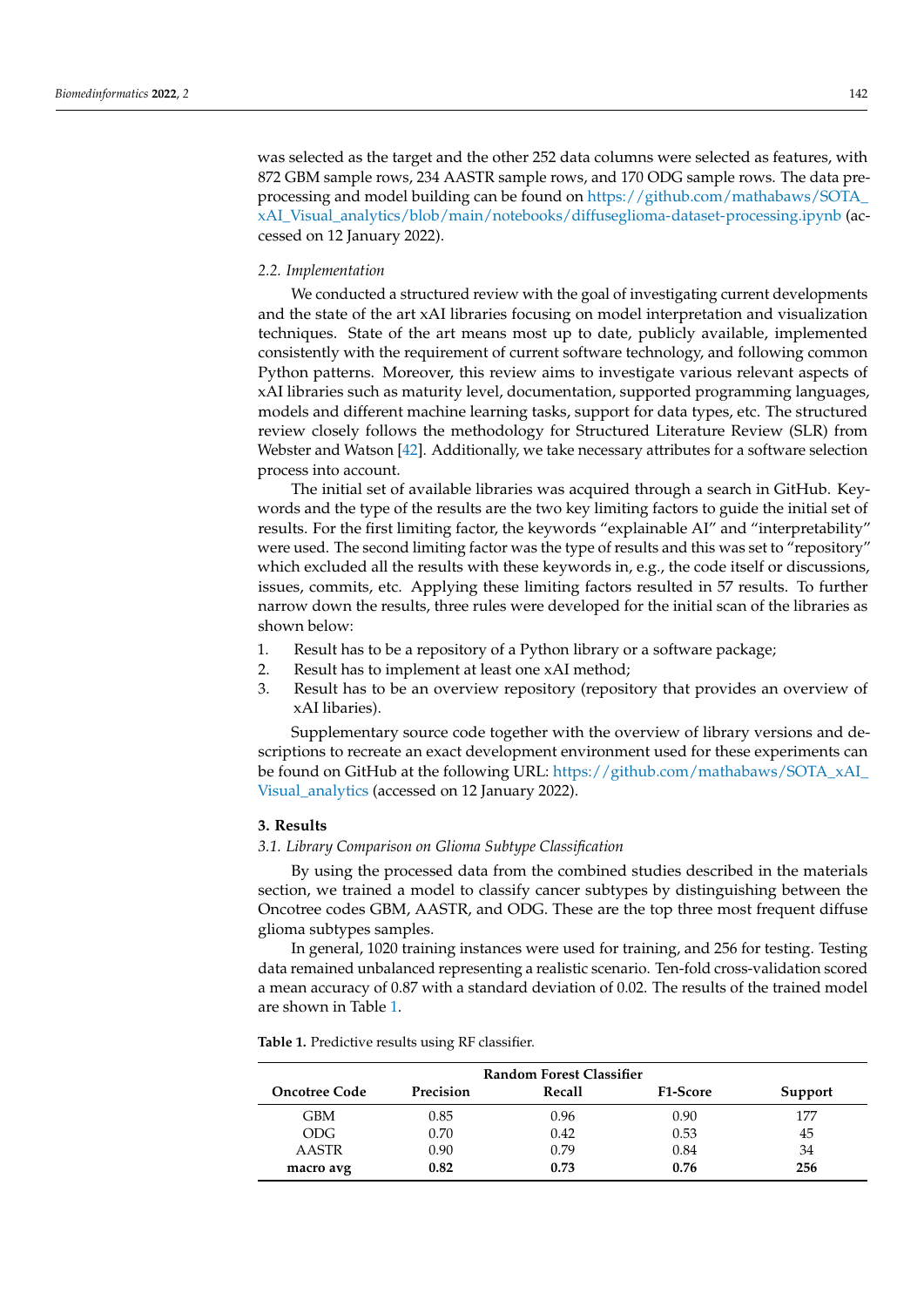In the next subsections, the Python libraries suitable for xAI and VA selected for indepth analysis are presented, including results from tests with the above described model.

# *3.2. Python Libraries for Explainability*

Applying the method described in the previous section, 52 relevant repositories were identified. Moreover, several overview repositories in the topic of xAI have been identified. These overview repositories provided information on the libraries other than ones identified through initial scan and were further used for backward and forward search. Next, a process resembling abstract and conclusion scan was conducted to filter out the libraries not focused on xAI and/or VA. In other words, documentation from repositories and implementation of the libraries were scrutinized to identify their focus and scope. As a result, 48 libraries were selected as relevant. These libraries were analyzed, interpreted, and summarized in a concept-centric way [\[42\]](#page-19-6). Through an in-depth analysis, metadata was collected, and core libraries and frameworks were identified for further exploration. Figure [1](#page-4-0) provides an overview of the process.

<span id="page-4-0"></span>

Figure 1. Overview of the review process.

As a first step, we drill down initial results described in the previous section to the most important libraries aiming for xAI using visualization tools. The complete comparison table can be found in Appendix  $A.1$ . We then defined structured rules that help us to identify relevant libraries, which will be further analyzed and experimented. Firstly, we select only those libraries that are implemented in Python and integrate visualization features to communicate xAI results. Furthermore, chosen libraries are able to explain classification models. Last but not least, these libraries are open source, provide good documentation, and support tabular data.

After filtering, we identified 11 relevant libraries. Selected libraries based on the aforementioned rules are listed in Table [2.](#page-5-0) We excluded 6 of the 11 identified libraries as missing criteria were revealed during the in-depth inspection. The remaining relevant libraries were grouped into three different groups: libraries aiming for global explainability in general, libraries focusing on local explanation, and, in particular, libraries which support Lime and SHAP approaches. In the first group, the following libraries are selected: ELI5 [\[43\]](#page-19-7), Dalex [\[29\]](#page-18-19), InterpretML [\[28\]](#page-18-18), and SHAP [\[17\]](#page-18-7). In the second group, i.e., local explainability,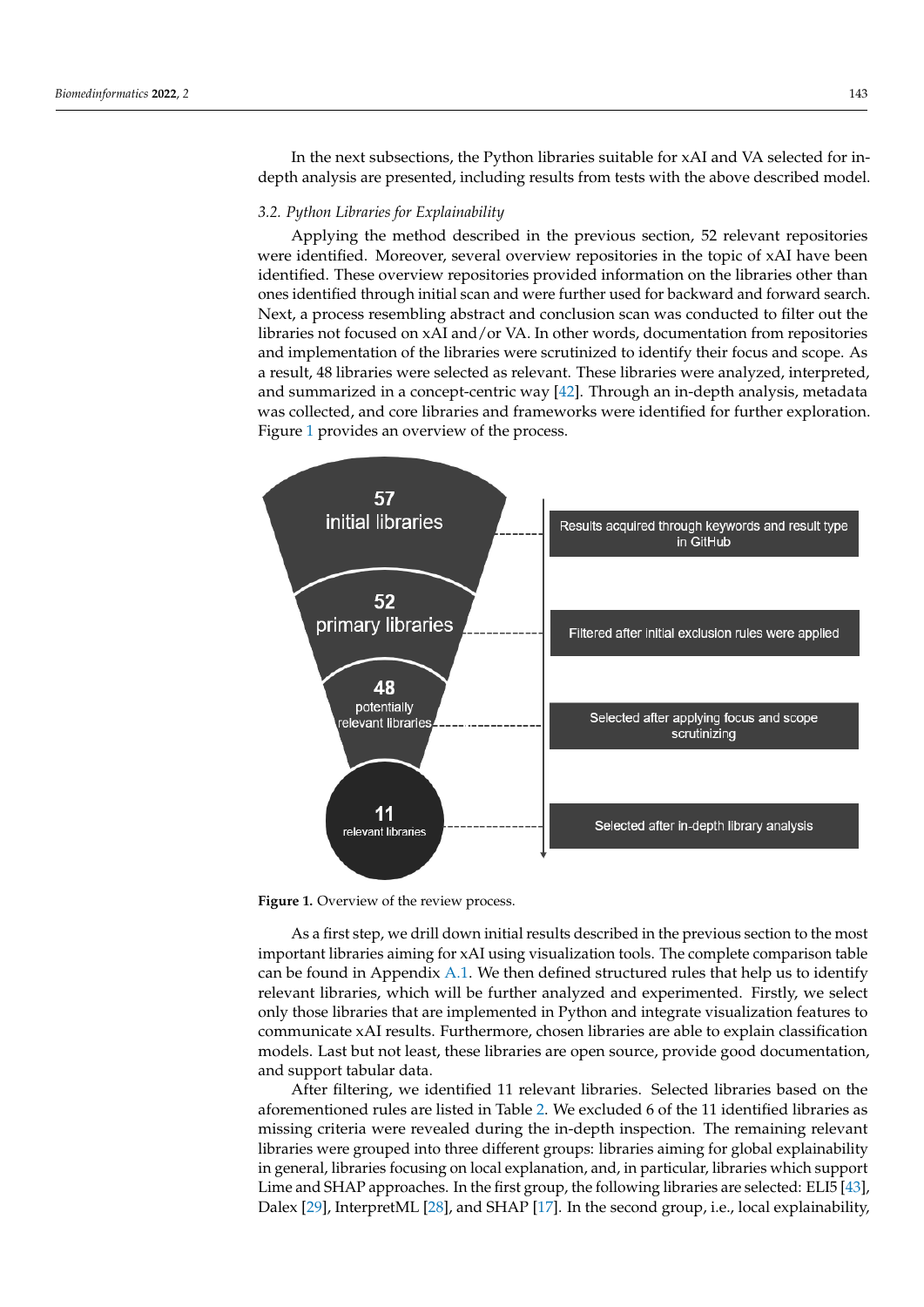Lime and SHAP approaches are explored in more detail. Three different libraries focusing on Lime are analyzed: Lime [\[16\]](#page-18-6), Dalex [\[29\]](#page-18-19), and InterpretML. Finally, three different libraries focusing on SHAP approaches are analyzed in detail: InterpretML, Dalex, and SHAP. The selected libraries are analyzed and compared within the groups and the results are shown in the sections below. The complete overview table can be found on the GitHub repository (Appendix [A.2\)](#page-17-7). All experiments concerning the analyzed libraries in depth are conducted using a notebook with the following characteristics: Lenovo ThinkPad L470, Intel(R) Core(TM) 2.70GHz - 2.90GHz, 16 GB RAM, Windows 10.

| <b>Library Name</b>               | <b>Type of Explanation</b> | Regression     | Text           | Images         | Distributed    | Licence                           |
|-----------------------------------|----------------------------|----------------|----------------|----------------|----------------|-----------------------------------|
| AI Explainability<br>360 (AIX360) | Local and Global           | N <sub>0</sub> | N <sub>0</sub> | Yes            | No             | Apache 2.0                        |
| Alibi                             | Global explanation         | Yes            | No             | N <sub>0</sub> | No             | Apache 2.0                        |
| Captum                            | Local and Global           | Yes            | Yes            | Yes            | Yes            | <b>BSD 3-Clause</b>               |
| Dalex                             | Local and Global           | Yes            | No             | No             | No             | GPL v3.0                          |
| Eli5                              | Local and Global           | Yes            | Yes            | Yes            | No             | <b>MIT</b> License                |
| explainX                          | Local and Global           | Yes            | No             | No             | No             | <b>MIT</b> License                |
| LIME                              | Local and Global           | N <sub>0</sub> | Yes            | Yes            | -              | BSD 2-Clause "Simplified" License |
| InterpretML                       | Local and Global           | Yes            | No             | N <sub>o</sub> | -              | <b>MIT</b> License                |
| <b>SHAP</b>                       | Local and Global           | Yes            | Yes            | Yes            | $\overline{ }$ | <b>MIT</b> License                |
| <b>TensorWatch</b>                | Local explanation          | Yes            | Yes            | Yes            | -              | <b>MIT</b> License                |
| tf-explain                        | Local explanation          | Yes            | Yes            | Yes            |                | <b>MIT</b> License                |

<span id="page-5-0"></span>**Table 2.** Summary containing library names and analyzed properties.

# *3.3. Global Explainability*

Several libraries were identified with implementation of different feature importance methods. These are methods that rely on assigning a score to input features based on the predictive performance they add to the model. We are starting this overview with the focus on (1) methods for global explainability of the model and (2) methods that use visualization to communicate the explainability results. During the in-depth analysis, four libraries were identified to contain feature importance visualizations, namely ELI5, Dalex, InterpretML, and SHAP.

ELI5 focuses on feature selection with the implementation of permutation importance. It enables extraction and visualization of feature weights and their contribution from the model as a form of global explanations. Visualizations are based on the list view of the features and their weights in a tabular form. The gradient of green and red color indicates the positive or negative impact on the model decisions, and there are no interactive options. Figure [2](#page-6-0) depicts feature importance visualization implemented in the ELI5 library. Furthermore, model inspection on the prediction level is supported, which uses similar visualization with weights adding up to either probability of a class in classification models or predicted value in case of regression models.

Dalex implements a method called variable importance which provides global explanations of a model based on Permutational Variable Importance [\[44\]](#page-19-8). Each variable is randomly shuffled in this method, and the model is inspected for its predictive performance. Intuitively, more important features impact the model performance more than the less important features. Finally, after 10 permutation rounds for each feature, visualization is created, showing the impact of each feature on the model. Such visualization provided by the Dalex library is depicted in Figure [3.](#page-6-1) Furthermore, the Dalex library provides a simple interactive overview during the mouse hovering over the visualization. This interactive window quantifies their influence on the model and provides additional information. The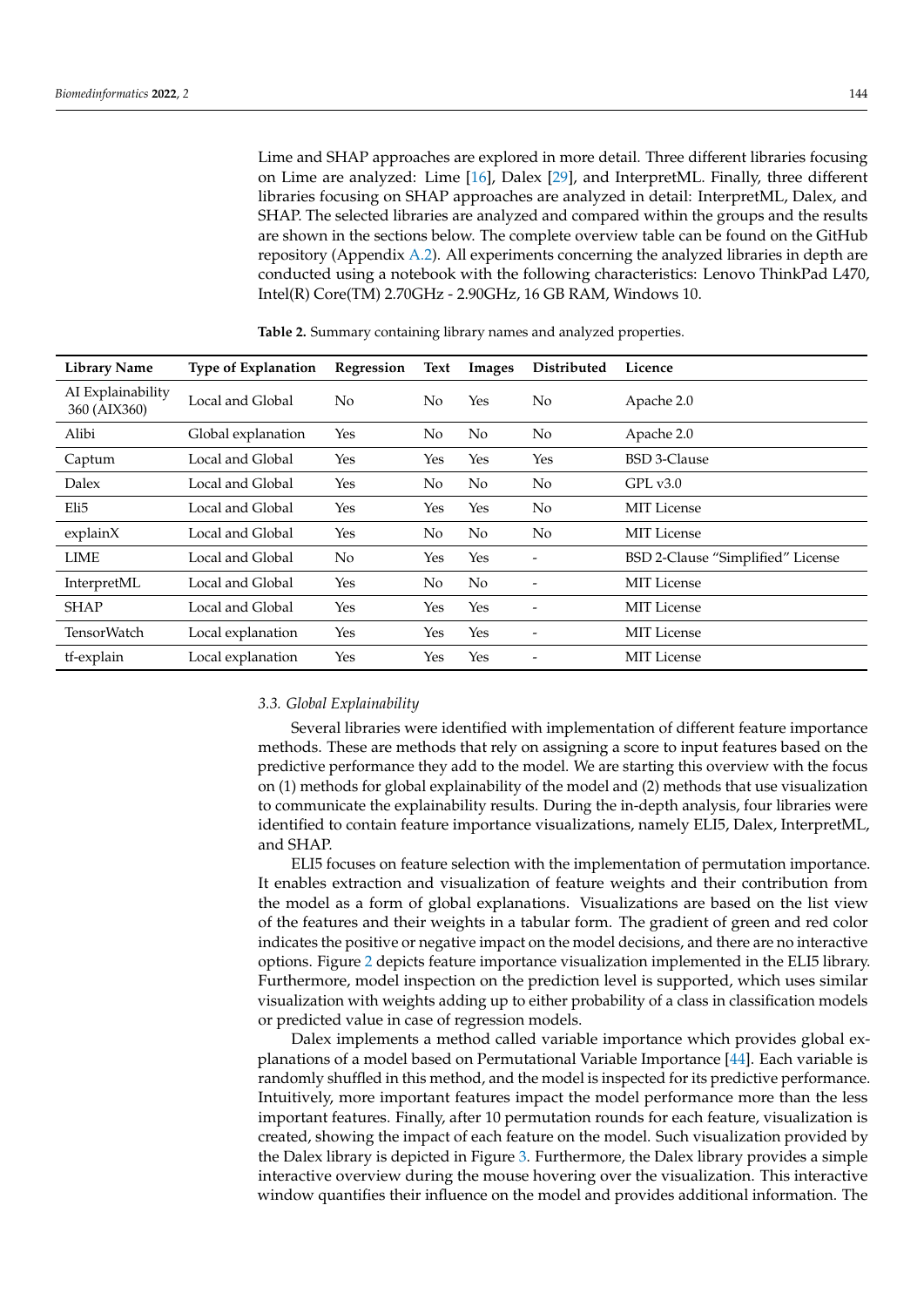Dalex library also provides the option to tune the hyperparameters, such as a number of permutation rounds and various thresholds, and enables grouping of the features.

<span id="page-6-0"></span>

| <b>Weight</b>     | <b>Feature</b>                 |
|-------------------|--------------------------------|
| $0.1359 + 0.2090$ | IDH1                           |
| $0.1163 + 0.1284$ | Overall Survival (Months)      |
| $0.1018 + 0.0957$ | Diagnosis Age                  |
| $0.0627 + 0.1053$ | CIC                            |
| $0.0586 + 0.0460$ | <b>Mutation Count</b>          |
| $0.0456 + 0.0549$ | TP53                           |
| $0.0400 + 0.0625$ | <b>ATRX</b>                    |
| $0.0230 + 0.0321$ | <b>Overall Survival Status</b> |
| $0.0214 + 0.0349$ | <b>PTFN</b>                    |
| $0.0214 + 0.0374$ | <b>TERT</b>                    |
|                   | $-$ 242 more                   |

<span id="page-6-1"></span>**Figure 2.** Visualization of feature weights and their impact to the model in the ELI5 library.



**Figure 3.** Visualization of permutational variable importance in the Dalex library.

The SHAP library provides the opportunity to analyze the model at the global level. This method helps to interpret the model by estimating feature importance altogether with feature effects on prediction with respect to raw data (as shown in Figure [4\)](#page-7-0). The importance of features is shown along the x-axis, with important features listed at the top. For each feature, the contribution towards the specific classes is shown using the corresponding color, as shown in Figure [4a](#page-7-0). Furthermore, SHAP provides the opportunity to conduct global interpretation for specific classes as shown in Figure [4b](#page-7-0). In this case, the contribution of specific features is shown along x-Axis, where the contribution can be either positive (contributed toward prediction of this class) or negative. Each data point stacked vertically within this visualization represents the contribution for a specific instance. The color gradient encodes the raw values, blue representing the lowest and red the highest value.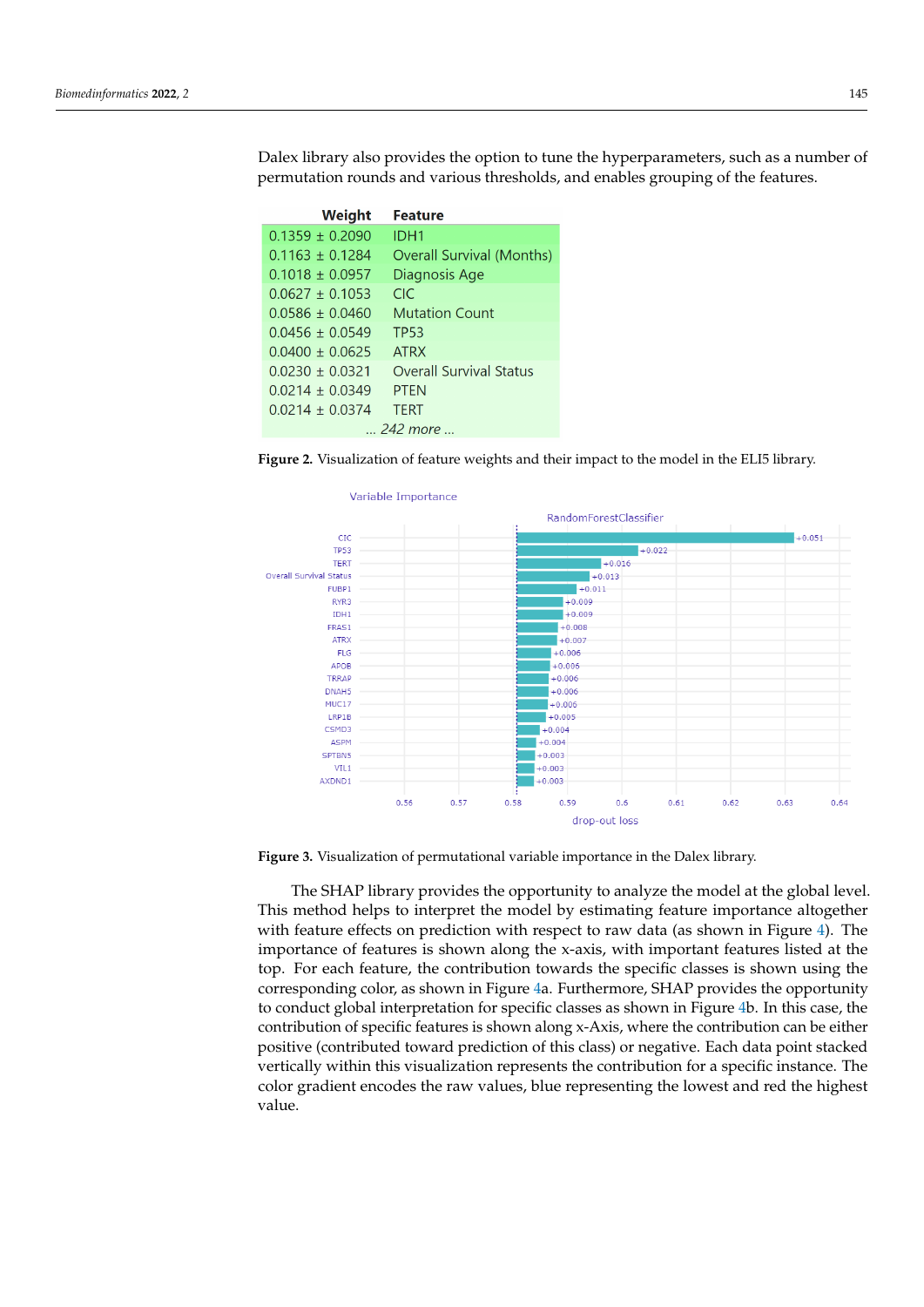<span id="page-7-0"></span>



As mentioned in Section [3.1,](#page-3-1) InterpretML is focused on navigation through different views and interactive application of different methods. One of the methods that is provided by the library is the overall importance. Overall importance presents the global feature importance of the model. InterpretML makes the distinction of algorithms that are applied in two different model types. These are glassbox models and black-box explainers. To be able to apply and extract global feature importance, a glassbox model needs to be trained. These models are structured for direct interpretability, contrary to the black-box models that provide approximations of explanations. This introduces additional overhead in utilizing InterpretML for model explainability, as an additional model had to be trained to extract important features of the model. An example of such feature importance visualization provided by InterpretML is depicted in Figure [5.](#page-8-0) Based on the popular visualization library Plotly [\[45\]](#page-19-9), InterpretML allows simple interaction with the visualization (e.g., zoom-in, selection, export to image format, etc.).

Summarizing libraries for global explanation analysis, in terms of computational load, ELI5 provides the most lightweight solution for feature inspection. A simple and unified application programming interface enables a virtually instant overview of the features. On the contrary, all other remaining libraries require some degree of further processing to provide global explainability information. In the context of tabular data, the only supported visualization in ELI5 is a table overview with a gradient of green and red color encoding to indicate the importance of a feature in model predictions. The SHAP library provides more variety in terms of visualization with the implementation of bar chart and summary plot, which combines feature importance with feature effects. In regard to interactivity, visualizations provided by SHAP in the context of global importance are static and do not provide any further interactive features. Furthermore, in comparison to ELI5, SHAP requires an additional computational load that comes with the calculation of shap values. The Dalex library implements additional interactivity features in the model-level variable importance calculation. Visualization implemented in Dalex contains a list of features and their impact on predictions, with additional information provided upon the selection of a feature, which proved particularly useful when inspecting models with large numbers of features. However, this interactivity comes with additional computational load, which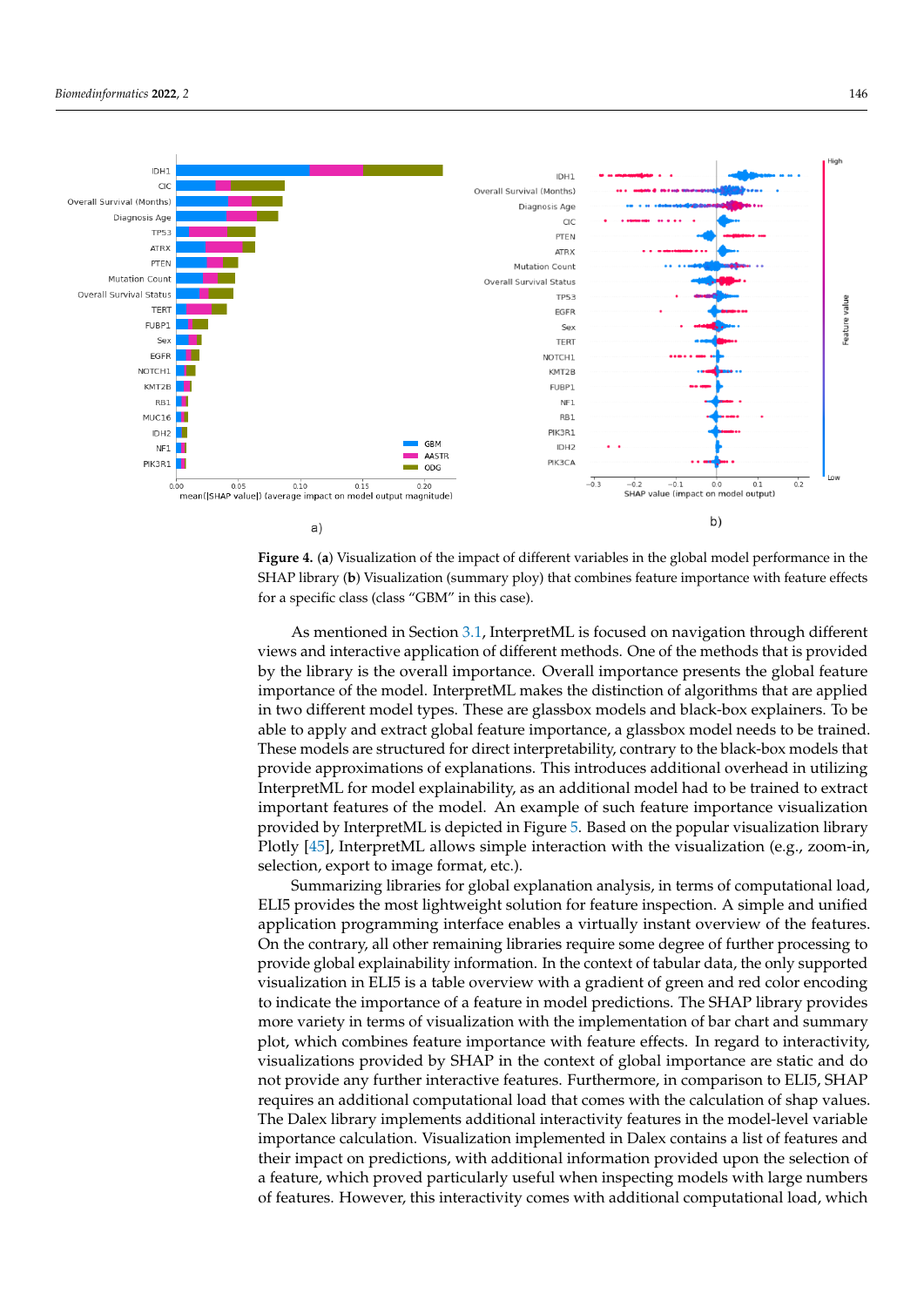was significant in comparison with other libraries. Calculation of the feature importance for the previously developed model took from 1.5 to 5 min, depending on the number of permutation rounds for each feature. Finally, InterpretML provided the most interactivity out of all previously described libraries. Invoking global explanation functions provided a menu system alongside visualizations to investigate feature importance and their interaction. Each visualization enabled extensive inspection through zoom, select, lasso, and export functionality. Despite this interactivity, limitations of InterpretML library are due to the requirement of using built-in GlassBox models such as ExplainableBoostingClassifier. Although showing comparable performance, this restriction to built-in models is quite significant. Furthermore, the additional computation overhead of training an additional model should not be overlooked. Overall, from the perspective of global explainability, all identified libraries provide useful insight into the model behavior, and each comes with its merits and limits from the perspective of visualization options, interactivity, and computational overhead.

<span id="page-8-0"></span>

**Figure 5.** Visualization of overview of feature importance provided by InterpretML.

#### *3.4. Local Explainability*

Models that produce accurate predictions and, at the same time, can explain such predictions are crucial. Researchers often generate global explanations, which try to explain predictions of black-box learning algorithms. However, such a global explanation cannot clarify the prediction of every single instance in the model. Local explainability focuses on gaining the user's trust for individual predictions and then trusting the model as a whole. Interpretation should make sense from the point of view of individual prediction. Globally important features may not be important locally and vice versa. In this case, the aim is to understand model decisions with respect to local context rather than the global behavior of the model.

There are several solutions mentioned in this paper and in this section; we will focus on the local explanations and two most relevant Python libraries, SHAP (SHapley Additive exPlanations) and LIME (Local Interpretable Model-Agnostic Explanations) [\[16\]](#page-18-6), identified by the selection rule mentioned in the previous section.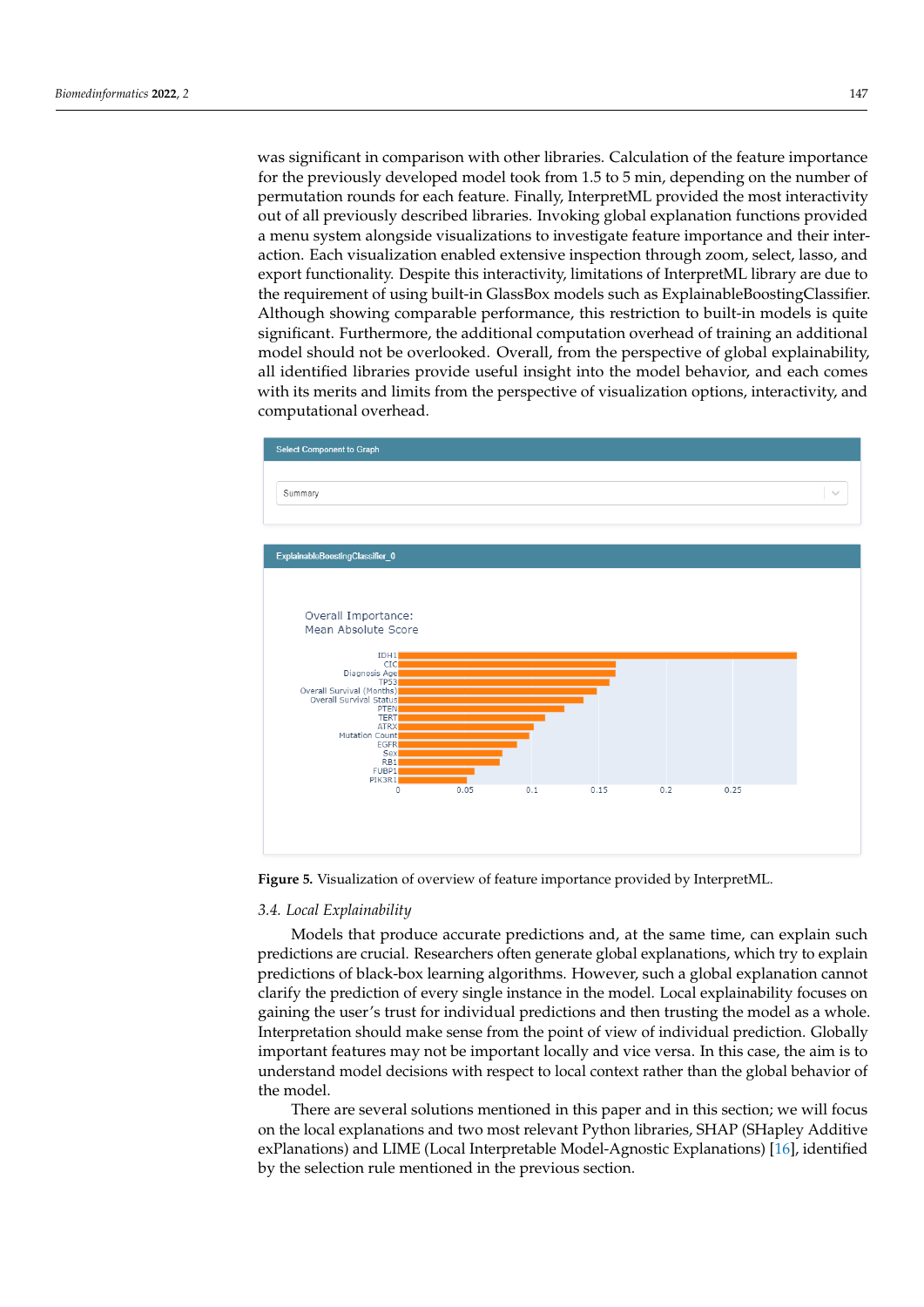#### 3.4.1. Local Explainability with SHAP

We identified three different libraries that fit to the selection rule of the most relevant libraries which are implementations of the SHAP approach: InterpretML [\[28\]](#page-18-18), Dalex [\[29\]](#page-18-19), and SHAP [\[17\]](#page-18-7). Consequently, we compared and analyzed these libraries showing the stateof-the-art in the topic of SHAP values aiming for the interpretation of black-box models.

Dalex (shown in Figure [6\)](#page-9-0) offers basic interaction such as hovering over the visualization. This provides an opportunity to navigate through the results easily. Moreover, it provides the option to download the chart directly from generated visualization.

SHAP offers various visualization such as waterfall graphs for global analysis and force plots for local analysis. We specifically compared local interpretation based on the force plot shown in Figures [7](#page-9-1) and [8.](#page-10-0) SHAP provides many alternatives to interpret blackbox behaviors, such as the force plot of a single prediction shown in Figure [7,](#page-9-1) which is a static visualization. Additionally, in Figure [8](#page-10-0) a grouped analysis of all predicted instances is shown, where the single instances are stacked over the x-axis. This interactive visualization provides the opportunity to select a method (e.g., ordered by similarity) to order the instances over the x-axis group the results using the drop-down menu on the top of the chart over the x-axis. Moreover, on the y-axis, the drop-down menu offers the option to select the feature which the user wants to analyze. Moreover, hovering over the chart highlights different details, thus increasing the level of information provided from this approach.

<span id="page-9-0"></span>

**Figure 6.** Visual explanation of black-box prediction results using the Dalex library. In this case, an exemplary local view of class GBM is detailed.

<span id="page-9-1"></span>

**Figure 7.** Local visual explanation of black-box prediction results (exemplary instance of class GBM) using the SHAP library.

In contrast, InterpretML provides an opportunity to navigate through different instances using a drop-down menu, presented in Figure [9.](#page-10-1) The estimated SHAP results for the specific instance are shown automatically by selecting a particular instance. This provides an opportunity to navigate through different instances, having a better overview of the results and the possibility to compare the output of different instances faster. In particular, information such as the predicted class, actual class, and residual error for each instance is shown in the drop-down menu, as well as in the main window. This provides an opportunity to compare similar instances based on predicted class, actual class, or the residual error, thus showing an opportunity to understand a model's class prediction more comprehensively. Moreover, interactions such as zoom in, zoom out, pan, select, and download are supported. However, InterpretML supports only KernelSHAP methods.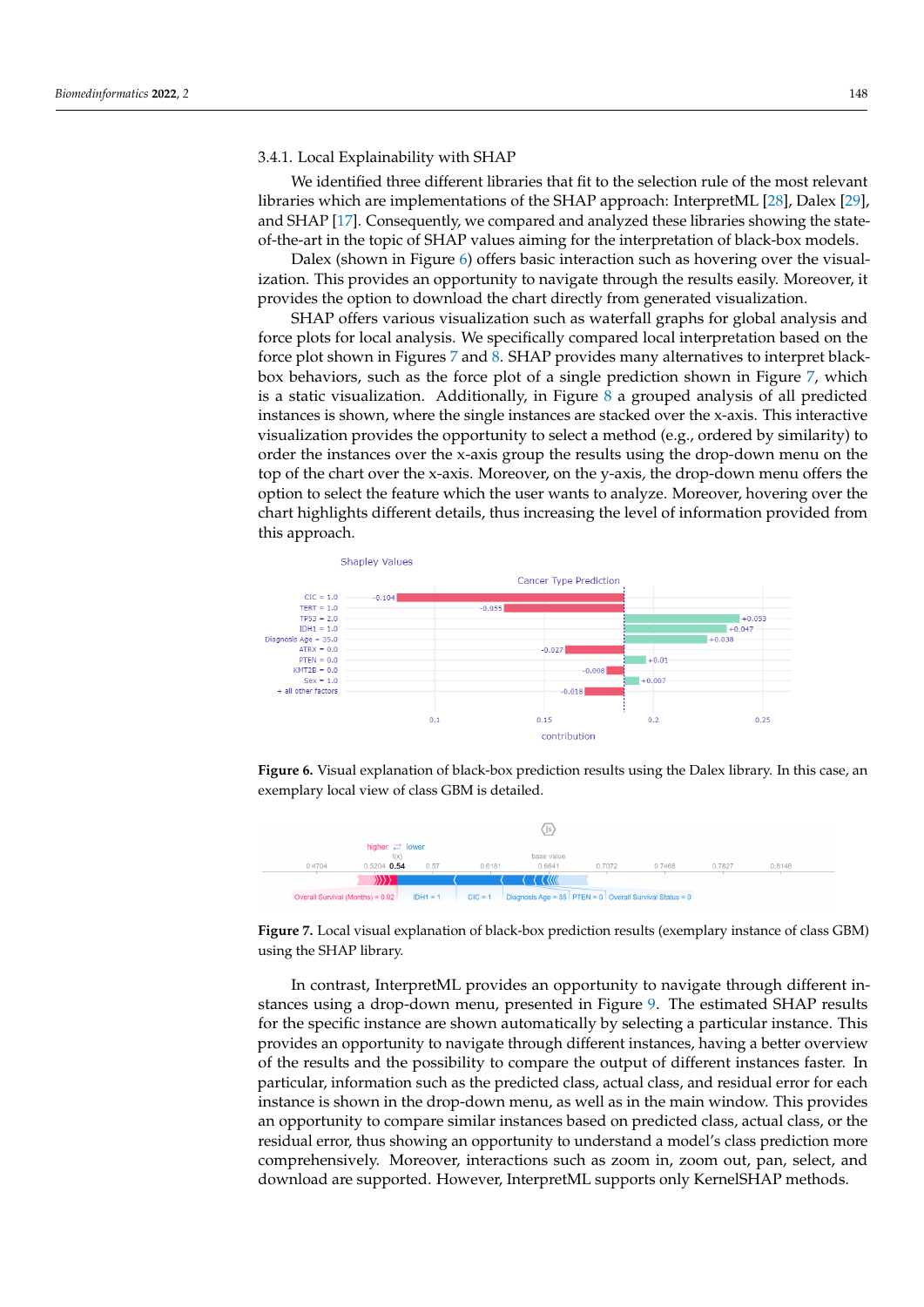<span id="page-10-0"></span>

**Figure 8.** Grouped based analysis of instance prediction. Local visual explanation of black-box prediction results using the SHAP library. In the x-axis, the local explanation results of every instance are stacked. The y-axis shows the contribution to prediction and the option to select the feature that will be explored for every instance in terms of SHAP contribution.

```
Predicted (0.13) | Actual (1)
```


**Figure 9.** Black-box model interpretation using InterpretML. In this case, an exemplary local view of class GBM is explored in detail.

Although InterpretML provides multiple interaction possibilities to explore the black-box model, it still presents the highest computation overload. InterpretML takes approximately 95.4 s modeling time per instance and 0.73 s visualization time per instance. SHAP requires 21.2 s modeling time and approximately 0.15 s visualization time for single instances charts and 1.03 s for grouped instances plots. Finally, Dalex needs fewer computation resources with around 0.143 s modeling time and 1 m and 49 s visualization time.

#### 3.4.2. Local Explainability with LIME

LIME (Local Interpretable Model-Agnostic Explanations) is a popular technique that tries to explain the predictions of any classifier by learning an interpretable model locally around the prediction. The key idea behind LIME is that it is easier to approximate a black-box model by a simple model locally. The Lime library can explain any black-box classifier with two or more classes. The visualization output of the LIME library is a list of explanations, reflecting the contribution of each feature to the instance prediction (Figure [10a](#page-11-0)). Visualization provides local explainability and helps to investigate which feature changes will have the most impact on the instance prediction.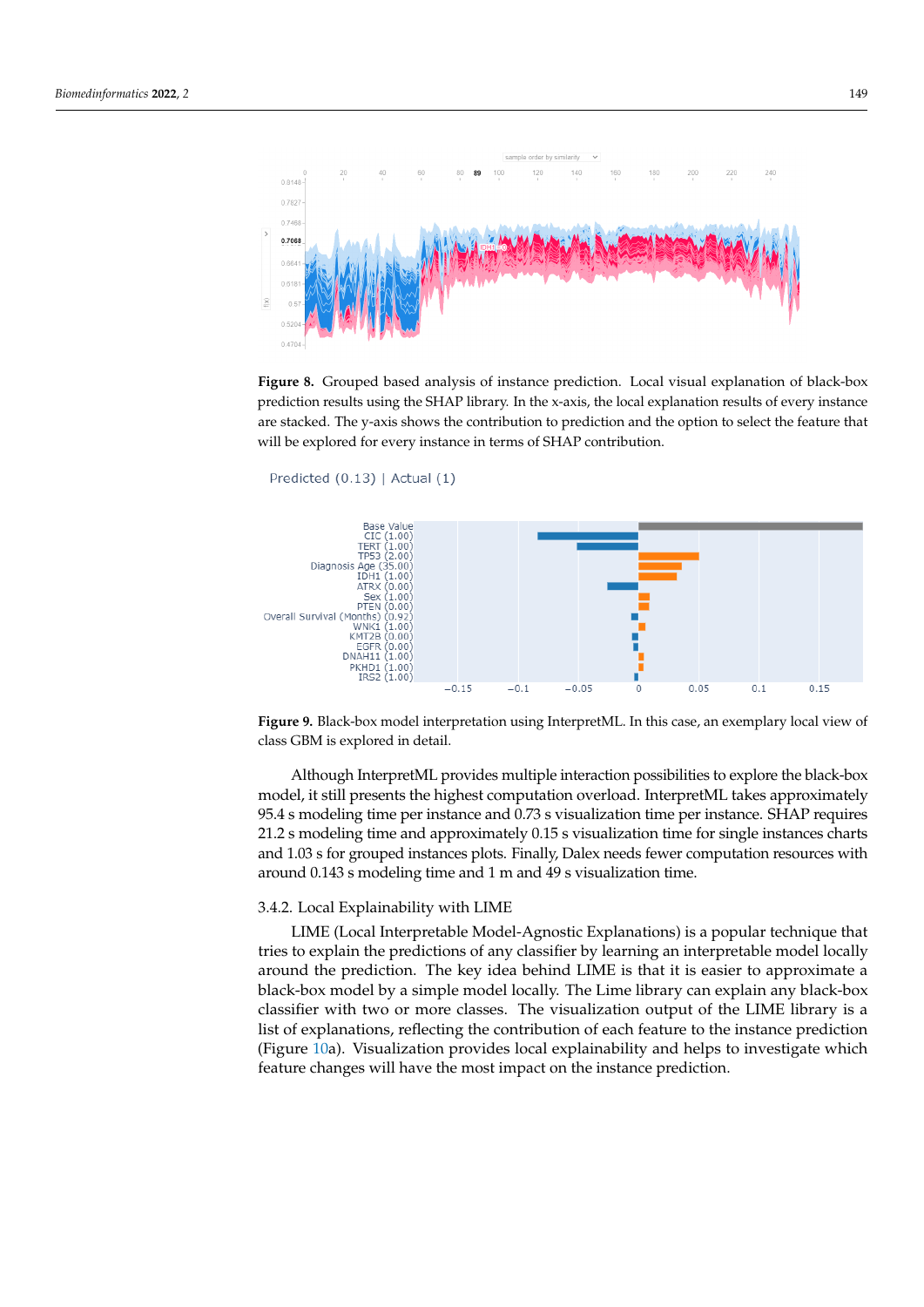<span id="page-11-0"></span>

**Figure 10.** Local visual explanation of black-box prediction results using LIME library—exemplary instance prediction of class (**a**) GBM and (**b**) ODG.

Figure [10a](#page-11-0),b show instance explanations of LIME. These figures provide explanations for an instance prediction on the class of GBM or ODG, respectively. There are three parts of LIME visualization: a class description with an accurate prediction for each class, a plot showing the impact of features, and a table with actual values in the instance. The left-most section displays prediction probabilities. For the multi-class classification task, we have three colors, blue (GBM), orange (AASTR), and green (ODG). The middle section returns the most important features. The impact of features helps the user to understand which features values are supporting class prediction positively (right side) and which features values are not supporting prediction (left side). If we take Figure [10a](#page-11-0) as an example, features are represented in two colors: blue and light sea-green. The blue bars indicate supporting (positive) scores towards an instance being predicted as GBM, while the light sea-green bar indicates contradicting (negative) scores towards its prediction. Float point numbers on the horizontal bars represent the relative importance of these features. We can see in Figure [10a](#page-11-0) that the highest positive influence have genes CIC, BCL6, PKD1L1, and ATRX.

Similar to the SHAP approach, besides LIME, InterpretML and Dalex are the most relevant libraries that implement the LIME approach, based on our selection rule. The libraries Dalex and InterpretML were already mentioned and explained in previous sections. The resulting plot for Dalex is shown in Figure [11.](#page-12-0) The Figure shows an explanation for instance predicted as class GBM. The length of the bar indicates the magnitude, while the color indicates the sign (red for negative, green for positive) of the estimated coefficient. In the previous examples, Dalex offered basic interaction such as hovering over the visualization, as well as the ability to navigate through the results easily. Unfortunately, the resulting plots for the LIME method do not provide any of these features.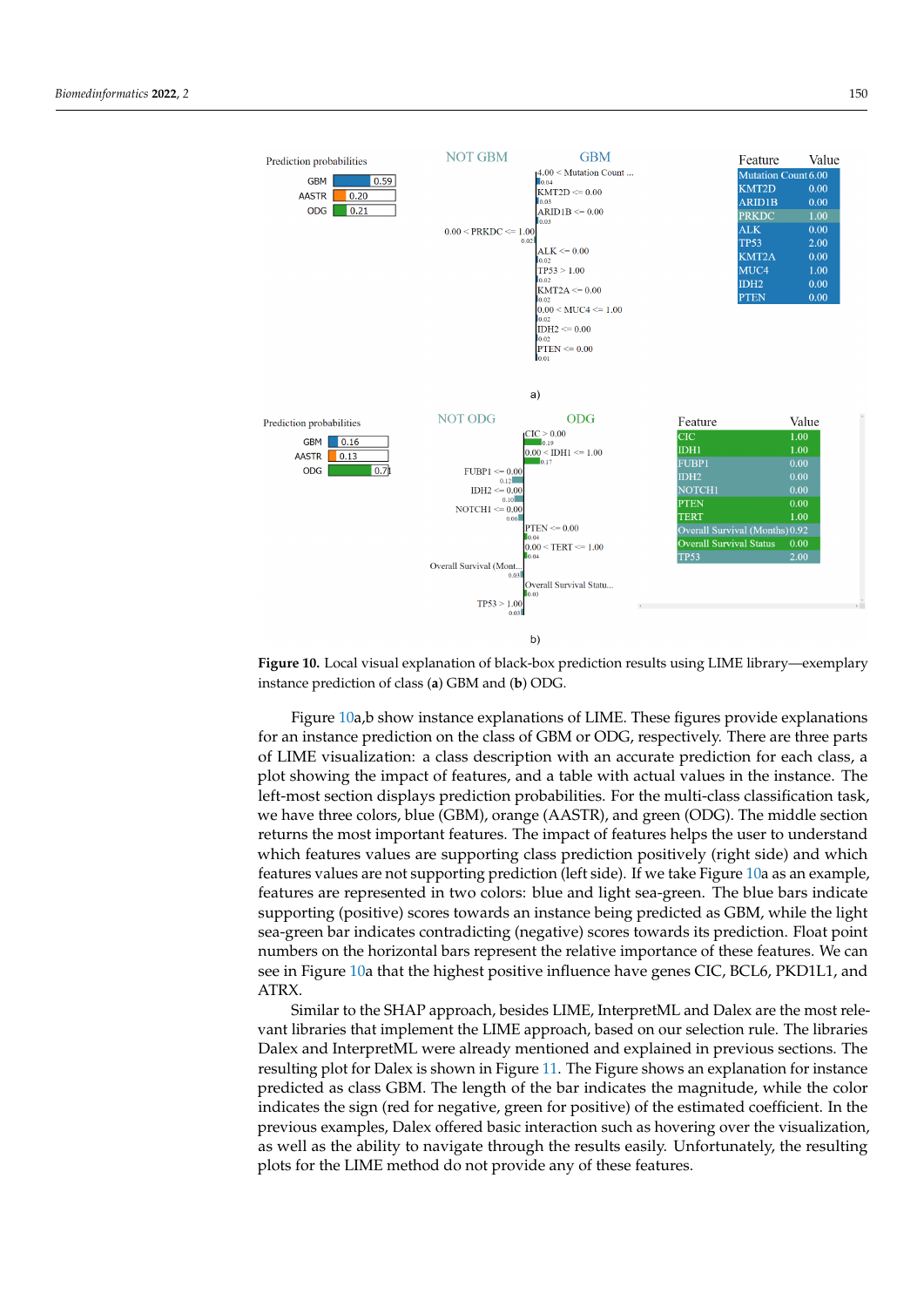<span id="page-12-0"></span>

**Figure 11.** Visual explanation of black-box prediction results using the Dalex library (class GBM)— LIME approach.

InterpretML using the LIME approach is shown in Figure [12.](#page-12-1) As in previous examples (see Figure [9\)](#page-10-1), InterpretML provides an opportunity to navigate through different instances using a drop-down menu. By selecting a specific instance, we can navigate through different instances having a better overview of the results.

```
Predicted (0.2) | Actual (1)
```


**Figure 12.** Visual interpretability of black-box model using the InterpretML library with the LIME approach. In this case, the local view of class GBM is explored in detail. Colors are encoded as follows: blue = negative contribution, orange = positive contribution, and gray = intercept.

Regarding computation time, as can be seen in Table [3,](#page-13-0) InterpretML presents the highest computation overload. InterpretML takes approximately 7.28 s modeling time per instance and 0.72 s visualization time. LIME requires 3.63 s modeling time and 0.4 s visualization time. Finally, Dalex needs little bit more computation resources, with around 3.97 s modeling time and 0.78 s visualization time.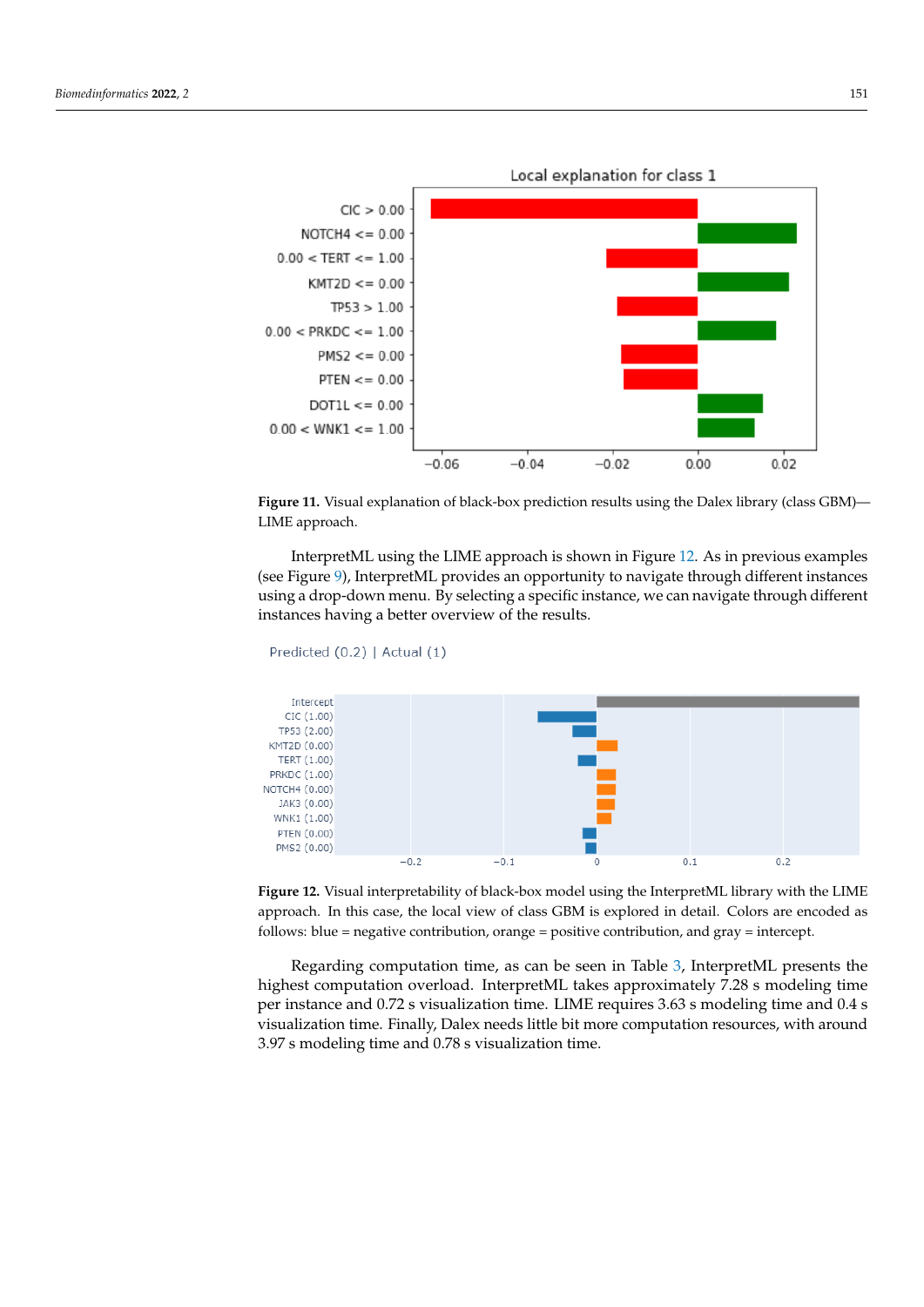| Library                      | Computation       | Computation            | Interactivity            |  |
|------------------------------|-------------------|------------------------|--------------------------|--|
|                              | Overload-Modeling | Overload-Visualization |                          |  |
| <b>Global Explainability</b> |                   |                        |                          |  |
| ELI5                         |                   | 0.19 s                 | not interactive (5)      |  |
| Dalex                        | 1 m 20.07 s       | 0.33 s                 | slightly interactive (4) |  |
| <b>SHAP</b>                  | 13.21 s           | $0.32$ s               | not interactive (5)      |  |
| InterpretML                  | 7.91 s            | 9.37 s                 | very interactive (1)     |  |
| Local Explainability-SHAP    |                   |                        |                          |  |
| <b>SHAP</b>                  | 21.2 s            | 0.15 s                 | very interactive (1)     |  |
| InterpretML                  | 95.4 s            | $0.73$ s               | very interactive (1)     |  |
| <b>Dalex</b>                 | 0.143 s           | 1 m and 49 s           | interactive (3)          |  |
| Local Explainability-LIME    |                   |                        |                          |  |
| Lime                         | 3.63 s            | 0.4 s                  | not interactive (5)      |  |
| InterpretML                  | 7.28 s            | $0.72$ s               | very interactive (1)     |  |
| Dalex                        | 3.97 s            | 0.78 s                 | not interactive (5)      |  |

<span id="page-13-0"></span>**Table 3.** Library comparison with respect to global and local explainability.

#### *3.5. Biomedical Implication of Features*

The evaluation of features affecting the classification between the diffuse glioma (DIFG) of Glioblastoma multiforme (GBM), Anaplastic Astrocytoma (AASTR), and Oligodendroglioma (ODG) highlights various mutated genes and clinical variables depending on the underlying xAI method. Diagnosis age and survival are among the most important predictors all of the methods, followed by varying gene mutations. Capicua (CIC) depicts an important feature in all approaches and is the most valuable gene feature in Dalex, second in SHAP and InterpretML, and fourth in ELI5. Mutated IDH1 is among the top features and, from a clinical point of view, commonly used for survival prognosis in patients suffering from glioma [\[34\]](#page-18-23). Further important variables highlighted by the different xAI methods in different order also include other biomarkers used for clinical classification of glioma, such as ATRX, TP53, TERT, PTEN, or EGFR. Local explanations show a partly different picture and detail decisions of the algorithms on local examples. We present Figures on local instances on the class of GBM (Figures [7,](#page-9-1) [9](#page-10-1)[–11\)](#page-12-0) and (b) ODG (Figure [10\)](#page-11-0). Variables changed place in the hierarchy of importance, while there is additional information on a particular variable's prediction impact shown as negative or positive factor towards the particular class of the local view.

#### *3.6. Overview of xAI Approaches*

The comparison overview and ranking is shown in Table [3.](#page-13-0) As a result, the table shows the overview concerning the global and local explainability comparison results of SHAP and LIME.

In the context of global explainability, similar criteria can be used for the selection of libraries, i.e., computational overhead, implemented visualizations, and interactivity. From the perspective of the computational overhead, ELI5 provides the most lightweight solution both in terms of computational overhead and implemented visualizations and interactivity. The simple interface provides a good basis for a quick inspection of the existing model and overall model debugging. Feature importance alongside other implemented functionality (e.g., feature selection) of ELI5 can be convenient during the model development process. Increased interactivity and visualization options come with the additional computational overhead in SHAP, Dalex, and InterpretML libraries. From the perspective of interactivity in global explainability, InterpretML provides the most interactive solution. The addition of menu components to select different model components makes it easy to switch between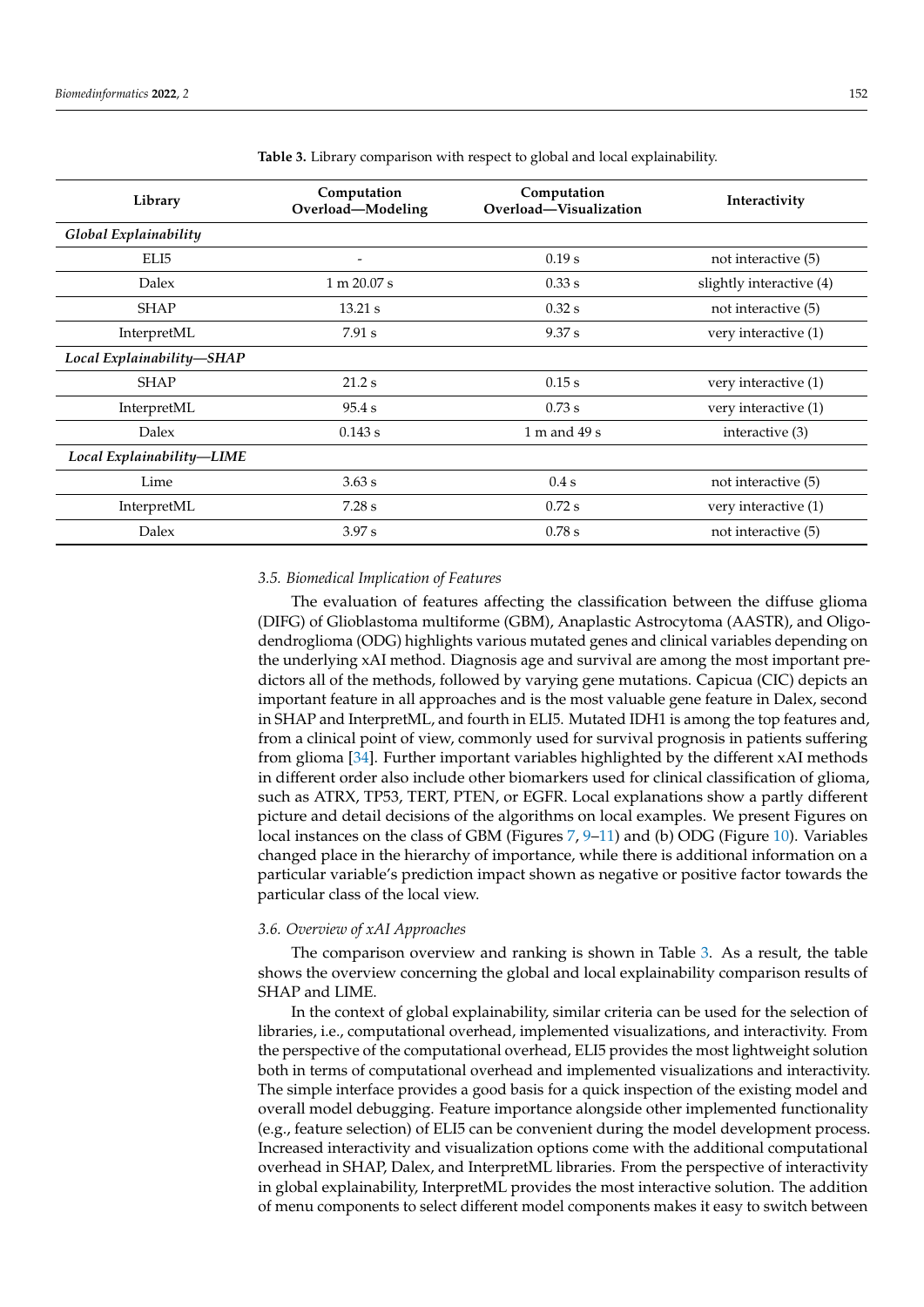analysis perspectives and extensive visualization features (zoom, lasso, select, and others). This provides excellent analytical insights. However, these functionalities come with limitations in terms of the limited scope of built-in Glassbox models that can be used and additional computation overhead caused by model retraining. In terms of visualization, SHAP and Dalex are in between ELI5 and InterpretML. Compared to ELI5, Dalex requires more computational overhead but provides additional interactivity and visualizations. On the other hand, SHAP requires even more computational overhead but provides excellent visualization options that enable a complex analysis of the interplay between feature importance and feature effect. From the perspective of the stage of the development of the predictive model, ELI5 and Dalex seem to be focused on the model analysis, while SHAP and InterpretML put focus on the underlying data and how this data impacts the model decisions.

Regarding local explainability using the SHAP approach, we identified different outcomes. In general, to explain a black-box in the big data context, it is important to find the trade-off between computation resources and explainable results. In the context of local explainability, SHAP outperformed other libraries in terms of computational resources and providing an interactive way to explore the different model predictions. In terms of interactivity, both SHAP and InterpretML outperform Dalex and provide many options to analyze explainable results of multiple instances interactively. However, if the goal is to find a trade-off between computational overhead and interactivity, then Dalex seems as the optimal solution in this context. Finally, if the focus is on exploring the features, the SHAP force plot grouping methods provide many advantages. However, InterpretML offers the option to compare different instances in terms of feature contribution, predicted class, actual class, and residual error. This provides a huge advantage over other methods for analyzing the behavior of block box models in terms of predicted/actual class. Compared to SHAP, LIME has advantages in terms of speed as it builds the model around individual predictions. In the case of large datasets, using SHAP might not be feasible due to the large computational overhead caused by the calculation of all global permutations. Despite the performance overhead, SHAP provides a unified solution, which, once computed, offers more refined explainability and analytical experience.

LIME provides an intuitive instance explanation. The LIME library builds the model around individual predictions (neighborhood), thus it does not take additional time to compute the model for all instances. On the other hand, the resulting plots do not provide any interactivity. Using Dalex for the LIME approach does not offer any interaction as for the other libraries. InterpretML is the only library providing interactivity while using the LIME approach. In comparison with the LIME plot, InterpretML's resulting plot does not offer an extensive summary of features.

The main advantage of SHAP for local explanation is that it is the only xAI method based on solid theory (Shapely value) [\[46\]](#page-19-10). Moreover, SHAP guarantees that the prediction is fairly distributed among all feature values. On the other hand, LIME for local explanation is faster than SHAP concerning computation time. In particular, if the aim is to analyze huge data sets, then LIME will provide a suitable alternative to the time-consuming computation of Shapely values. The SHAP approach considers this challenge by using approximation and optimization; however, not all model types are supported yet. In particular, LIME supports tabular data, text, and images. In other xAI methods, it is rare that all these types of data are supported.

#### **4. Discussion**

The output of any ML model should be comparable and interpretable. This is of particular interest to researchers in the medical domain as for cancer, where model performance may be compared with the one of clinicians [\[47\]](#page-19-11). Some experts from the medical domain argue that transparency for black boxes is not of primary interest to AI applications in their domain, as doctors make diagnoses based on their experience, and complete information on the causality of medical issues are rare [\[48](#page-19-12)[,49\]](#page-19-13). However, xAI methods can help to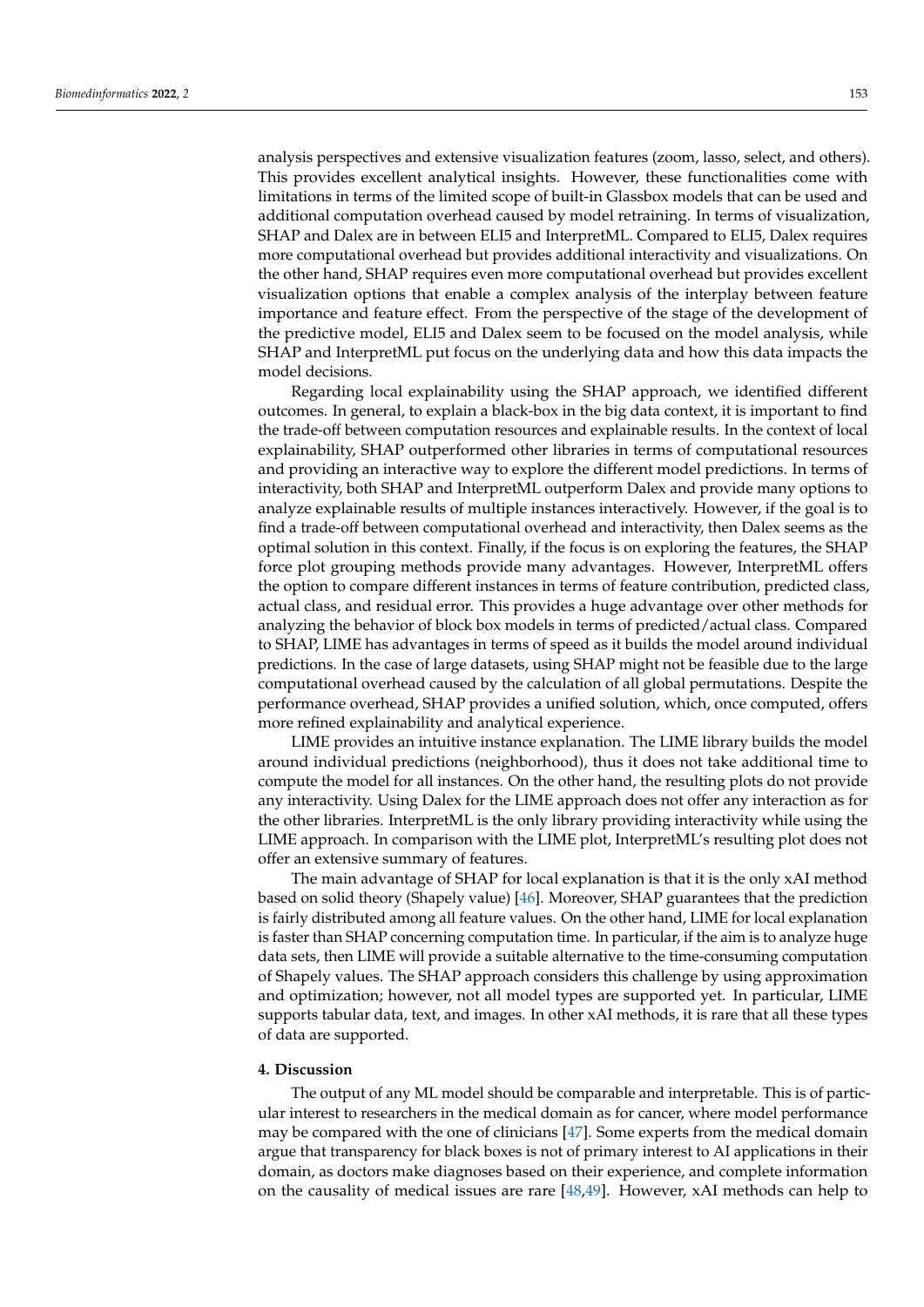gain new insights and forward biomedical knowledge to better understand interrelated characteristics and signaling components in pathologies.

As a modeling approach, classifying glioma sub-types is exemplified: As the chosen dataset combining data from different brain tumor studies comprises sample data primarily from the glioma subtypes GBM, AASTR, and ODG, these three disease types were chosen to be classified to apply VA methods for interpreting global as well as local feature importance. The dataset provides Oncotreecode as identifier. GBM, AASTR, and ODG are all DIFG subtypes. Even combining data from six different studies resulted in a lack of samples for specific subtypes, therefore only the top three were chosen. Open data resources are still set to develop further and to be extended [\[50\]](#page-19-14). The chosen dataset is unbalanced and fits this use case insofar as it represents an often-found challenge in molecular sciences. This study aims to describe xAI tools rather than to provide a highly performing classifier solution; still, classifying glioma subtypes is a challenging task, which makes it an ideal example for comparing VA features in xAI. Cross-validation of xAI is not applicable to date, as a matter of ongoing research.

From a biomedical point of view, many of the important variables highlighted by the various xAI methods are already known to be involved in cancer signaling and represent common biomarkers in glioma. Generally, such insights into the model can be used for validation. The transcriptional repressor CIC is part of the tyrosine kinase signaling pathway which is known to be involved in tumorigenesis, especially in GBM [\[51\]](#page-19-15). Other gene features impacting the classification include mutated IDH1, ATRX, TP53, PTEN, TERT, NF1, and EGFR, all of which are known to be involved in DIFG [\[22,](#page-18-12)[52\]](#page-19-16). Among important variables are also the mucin protein family (MUC16 and MUC17) which are involved in epithelial barrier formation and potential biomarkers for favorable prognosis in DIFG, or lysine methyl transferase (KMT2B) also shown to be a player in gliomagenesis [\[53](#page-19-17)[,54\]](#page-19-18). One example given, the type I transmembrane protein Notch 1 receptor (Notch1), is involved in the NF-*κ*B signaling pathway effecting cancer development and progression, especially in GBM [\[55\]](#page-19-19). Notch 1 is listed in the global top 20 variables listed by SHAP, but not by Dalex. Still, in SHAP it distinguishes primarily between ODG and GBM. Some gene mutations are not primarily common for one class of sub disease, but can increase or mitigate cancer malignancy as given by the example of IDH1. Mutated IDH1 will lead to a favorable outcome, but a complete genetic profile could tell more of cases not concordant with standard prognoses [\[56\]](#page-19-20). In the case of local explanations as given in Figure [10b](#page-11-0), IDH1 is selected in favor of the ODG class. Local explanations can thereby support further insight on individual cases instead of presenting the big picture of global classes.

The local explanation in Figure [12](#page-12-1) shows that the low mutation count has been used to select for the class of GBM for this instance. A high mutational burden is indicative for an unfavorable prognosis as given by GBM, which would contradict the observation in this local view. This could be seen as a limitation of model accuracy or be used for future investigations on individual cases and underlying experimental constraints. In Figure [10,](#page-11-0) we can see another local explanation for GBM classification which is supported by low numbers of mutation count. This could be due to the fact that a high number of samples originate from GBM biopsies, so that samples with low mutation count can also be frequently found. This unbalanced data source can be seen as a certain limitation to the represented model; however, combining local explanations in Figure [10](#page-11-0) with global explanations in Figure [4,](#page-7-0) we can see that even if the mutation count is among the top rated features, there are also other important features that should be taken into account for further analysis. Diagnosis age and overall survival are preferably incorporated by the different algorithms on a global basis. Further local instances by InterpretML and Dalex are presented in Figures [9](#page-10-1) and [11.](#page-12-0) For example, gene mutations With-No-Lysine Kinase 1 (WNK1) are ranked among the top important features, highlighting a possible role of WNK1 in glioma, which has yet to be shown for WNK3 [\[57\]](#page-19-21). One local instance presented by Lime in Figure [10a](#page-11-0) ranks AT-Rich Interaction Domain 1B (ARID1B), shown as putative driver gene in glioma [\[58\]](#page-19-22), among the most important variables for classifying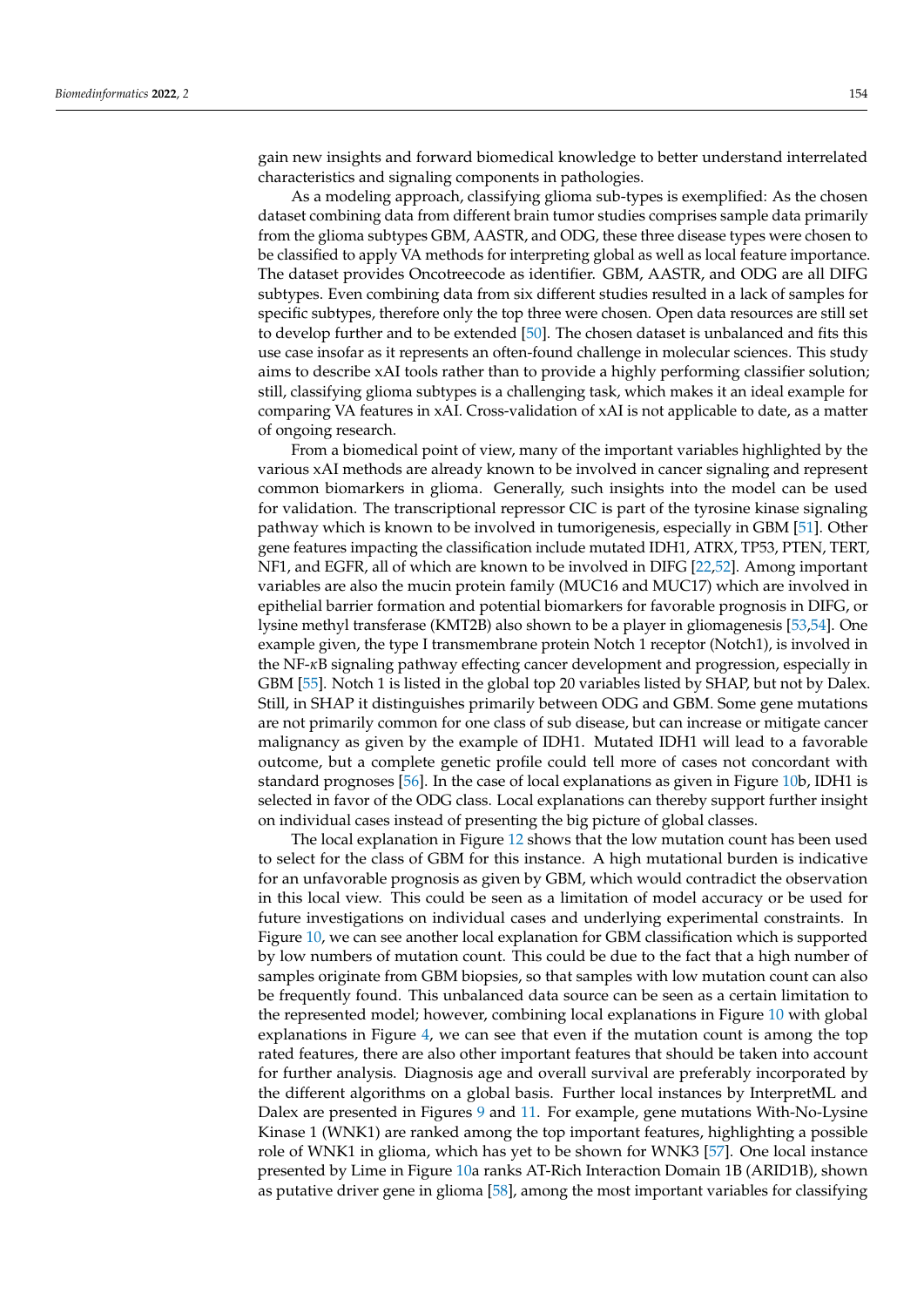GBM. The feature is followed by others such as Protein Kinase DNA-Activated Catalytic Subunit (PRKDC), a component of the autophagy-regulating signaling cascades to be alterated also in glioma [\[59\]](#page-19-23), and the Anaplastic Lymphoma Receptor Tyrosine Kinase (ALK), whose variation has been implicated with pediatric glioma [\[60\]](#page-19-24). Another local instance by InterpretML, shown in Figure [9](#page-10-1) includes Polycystic Kidney And Hepatic Disease 1 Protein (PKHD1), shown as variant in GBM [\[61\]](#page-19-25), in the top feature list, followed by Insulin Receptor Substrate 2 (IRS2) [\[62\]](#page-19-26) and Dynein Axonemal Heavy Chain 11 (DNAH11), which has been recently linked to immune cell infiltration in glioma [\[63\]](#page-19-27).

Applying xAI methods further facilitates the refinement process of the model's underlying data and thereby helps to understand and enhance a model. By studying the results of local explainability methods, we found an error in the algorithm for computing the different gene's mutations. The value "NA" had been counted as 1 rather than 0, due to the fact that different gene mutations from the processed data are handled as strings, separated by empty spaces. After evaluating and comparing the results, we corrected the model and revisited the comparison, leading to better results, both in reproducibility of already known markers and better quality, as well as model performance.

The comparison of xAI libraries can be used for gaining biomedical insights, but also to detail advantages and challenges using these tools appropriate for certain application scenarios. Figures [8](#page-10-0) and [11](#page-12-0) show two diverging examples in VA feature range such as interactivity or details on demand regarding xAI quality and quantity. After all, which library and approach to choose depends on the use case, such as finding novel biomarkers in analyzing classification feature importance or investigating survival prediction. Therefore, we compared libraries regarding their global xAI features separately from those with local ones. By making use of the detailed descriptions above, we try to support the decisionmaking process of choosing a suitable library. F.i. ELI5 is optimal regarding computational load, while InterpretML offers most interactivity at the expense of computation time.

# **5. Conclusions**

We present a comparison of the ease of use of current xAI libraries and exemplify how to support understanding of a black-box model's results in glioma classification to find novel biomarkers. Thereby, we describe possibilities how to integrate VA features for xAI. We only scratch the surface when it comes to going beyond xAI. The process of understanding can be supported by interactivity and other features to assess the quality of explanations [\[64\]](#page-19-28). Future work may also include taking the type of mutation into account by incorporating various types of mutations as different features—for now, the model differentiates between wild-type/mutated and number of mutation if there is more than one mutation for the same gene. Additionally, data could be integrated from miscellaneous sources and cover further subclasses or clinical features, while adding use cases of survival prediction or clustering approaches for signaling insights. Performance experiments for further information on requirements and recommendations could be also part of future work. Finally, we believe that the presented approach, using open data, providing open source implementation, and focusing on ease of use, as well as showcasing the application of xAI to real scientific problems, can contribute to the research fields of cancer science and beyond.

**Author Contributions:** Conceptualization, C.J.-Q. and F.J.; methodology, all authors; software, M.V., N.J. and M.G.; validation, F.J.; formal analysis, C.J.-Q.; investigation, all authors; resources, all authors; data curation, C.J.-Q., F.J. and M.V.; writing—original draft preparation, all authors; writing—review and editing, F.J., C.J.-Q., A.H., S.T. and M.G.; visualization, M.V., N.J. and M.G.; and supervision, C.J.-Q. and F.J.; All authors have read and agreed to the published version of the manuscript.

**Funding:** Parts of this work have been funded by the Austrian Science Fund (FWF), Project: P-32554 "A reference model of explainable Artificial Intelligence for the Medical Domain". Additionally, two authors have been partially supported by the FFG, Contract No. 854184: "Pro<sup>2</sup>Future is funded within the Austrian COMET Program Competence Centers for Excellent Technologies under the auspices of the Austrian Federal Ministry for Climate Action, Environment, Energy, Mobility, Innovation and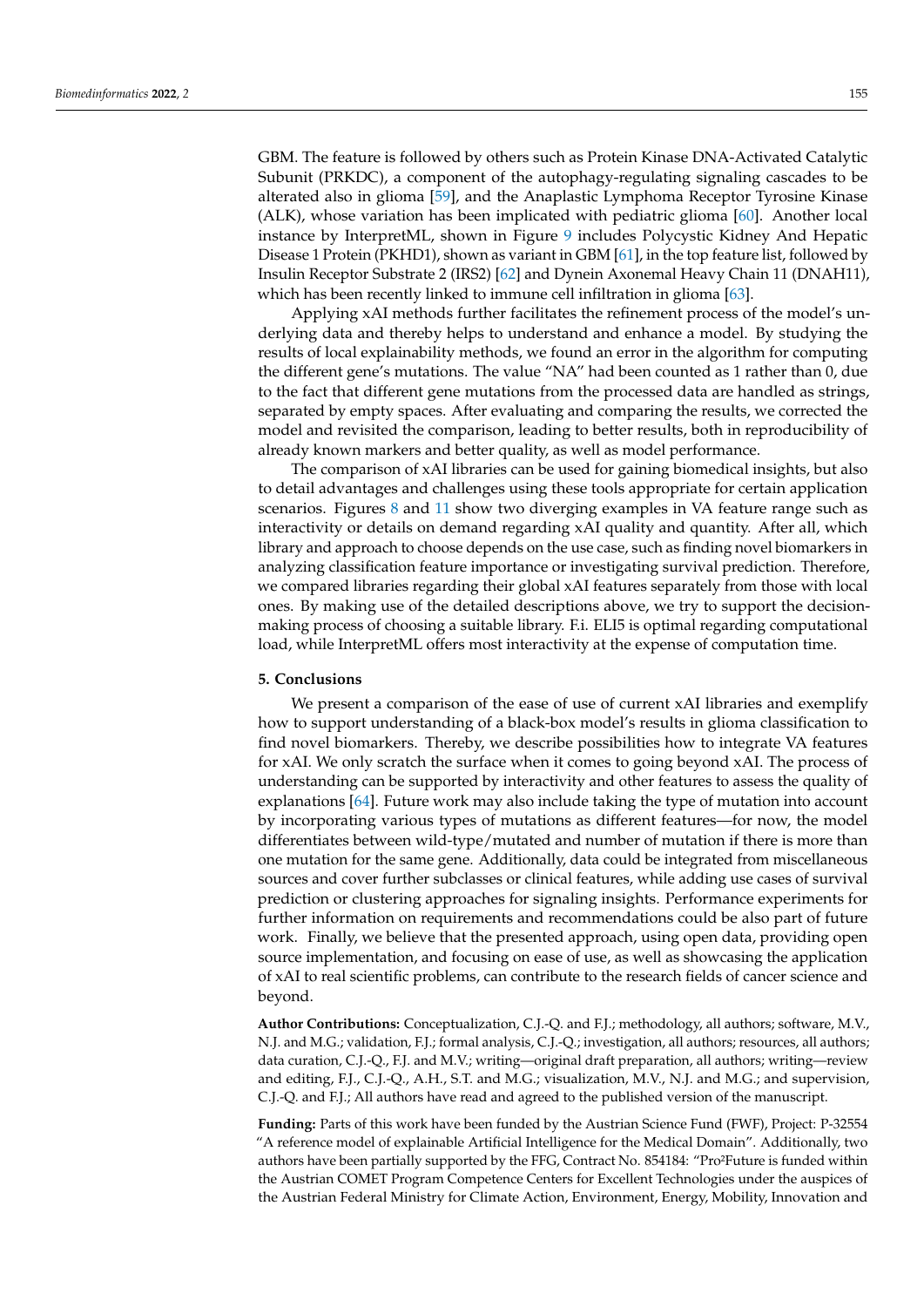Technology, the Austrian Federal Ministry for Digital and Economic Affairs and of the Provinces of Upper Austria and Styria. COMET is managed by the Austrian Research Promotion Agency FFG".

**Institutional Review Board Statement:** Not applicable.

**Informed Consent Statement:** Not applicable.

**Data Availability Statement:** Preprocessed data and implementations such as notebooks can be found on [https://github.com/mathabaws/SOTA\\_xAI\\_Visual\\_analytics/](https://github.com/mathabaws/SOTA_xAI_Visual_analytics/) (accessed on 12 January 2022).

**Acknowledgments:** We thank the cBioPortal maintainers and collaborators for providing data on cancer and all the other data providers to make open science possible. We dedicate our work in memoriam to our family members and friends we have lost.

**Conflicts of Interest:** The authors declare no conflict of interest.

#### **Abbreviations**

The following abbreviations are used in this manuscript:

| AASTR | Anaplastic Astrocytoma                          |
|-------|-------------------------------------------------|
| DIFG  | Diffuse Glioma                                  |
| CIC   | Capicua gene                                    |
| GBM   | Glioblastoma multiforme                         |
| LIME  | Local Interpretable Model-Agnostic Explanations |
| ODG   | Oligodendroglioma                               |
| SHAP  | SHapley Additive exPlanations                   |
| VA    | <b>Visual Analytics</b>                         |
| xAI   | explainable Artificial Intelligence             |
|       |                                                 |

# **Appendix A**

<span id="page-17-6"></span>*Appendix A.1. Complete Table of All Identified xAI Libraries*

The full table listing all search results and filter criteria for comparing explainable libraries can be found via [https://github.com/mathabaws/SOTA\\_xAI\\_Visual\\_analytics/](https://github.com/mathabaws/SOTA_xAI_Visual_analytics/tree/main/data) [tree/main/data](https://github.com/mathabaws/SOTA_xAI_Visual_analytics/tree/main/data) (accessed on 12 January 2022).

<span id="page-17-7"></span>*Appendix A.2. Implementation Details*

The repository containing code and experiments can be found via [https://github.](https://github.com/mathabaws/SOTA_xAI_Visual_analytics) [com/mathabaws/SOTA\\_xAI\\_Visual\\_analytics](https://github.com/mathabaws/SOTA_xAI_Visual_analytics) (accessed on 12 January 2022).

#### **References**

- <span id="page-17-0"></span>1. Bhardwaj, R.; Nambiar, A.R.; Dutta, D. A study of machine learning in healthcare. In Proceedings of the 2017 IEEE 41st Annual Computer Software and Applications Conference (COMPSAC), Turin, Italy, 4–8 July 2017; Volume 2, pp. 236–241.
- <span id="page-17-1"></span>2. Guyon, I.; Weston, J.; Barnhill, S.; Vapnik, V. Gene selection for cancer classification using support vector machines. *Mach. Learn.* **2002**, *46*, 389–422. [\[CrossRef\]](http://doi.org/10.1023/A:1012487302797)
- 3. Galon, J.; Pagès, F.; Marincola, F.M.; Angell, H.K.; Thurin, M.; Lugli, A.; Zlobec, I.; Berger, A.; Bifulco, C.; Botti, G.; et al. Cancer classification using the Immunoscore: A worldwide task force. *J. Transl. Med.* **2012**, *10*, 1–10. [\[CrossRef\]](http://dx.doi.org/10.1186/1479-5876-10-1) [\[PubMed\]](http://www.ncbi.nlm.nih.gov/pubmed/22214470)
- <span id="page-17-2"></span>4. Murtaza, G.; Shuib, L.; Abdul Wahab, A.W.; Mujtaba, G.; Nweke, H.F.; Al-garadi, M.A.; Zulfiqar, F.; Raza, G.; Azmi, N.A. Deep learning-based breast cancer classification through medical imaging modalities: State of the art and research challenges. *Artif. Intell. Rev.* **2020**, *53*, 1655–1720. [\[CrossRef\]](http://dx.doi.org/10.1007/s10462-019-09716-5)
- <span id="page-17-3"></span>5. Carrio, A.; Sampedro, C.; Rodriguez-Ramos, A.; Campoy, P. A review of deep learning methods and applications for unmanned aerial vehicles. *J. Sens.* **2017**, *2017*, 3296874. [\[CrossRef\]](http://dx.doi.org/10.1155/2017/3296874)
- <span id="page-17-4"></span>6. Razzak, M.I.; Naz, S.; Zaib, A. Deep learning for medical image processing: Overview, challenges and the future. In *Classification in BioApps*; Springer: Cham, Switzerland, 2018; pp. 323–350.
- <span id="page-17-5"></span>7. Vukovi´c, M.; Thalmann, S. Causal Discovery in Manufacturing: A Structured Literature Review. *J. Manuf. Mater. Process* **2022**, *6*, 10. [\[CrossRef\]](http://dx.doi.org/10.3390/jmmp6010010)
- 8. Gashi, M.; Ofner, P.; Ennsbrunner, H.; Thalmann, S. Dealing with missing usage data in defect prediction: A case study of a welding supplier. *Comput. Ind.* **2021**, *132*, 103505. [\[CrossRef\]](http://dx.doi.org/10.1016/j.compind.2021.103505)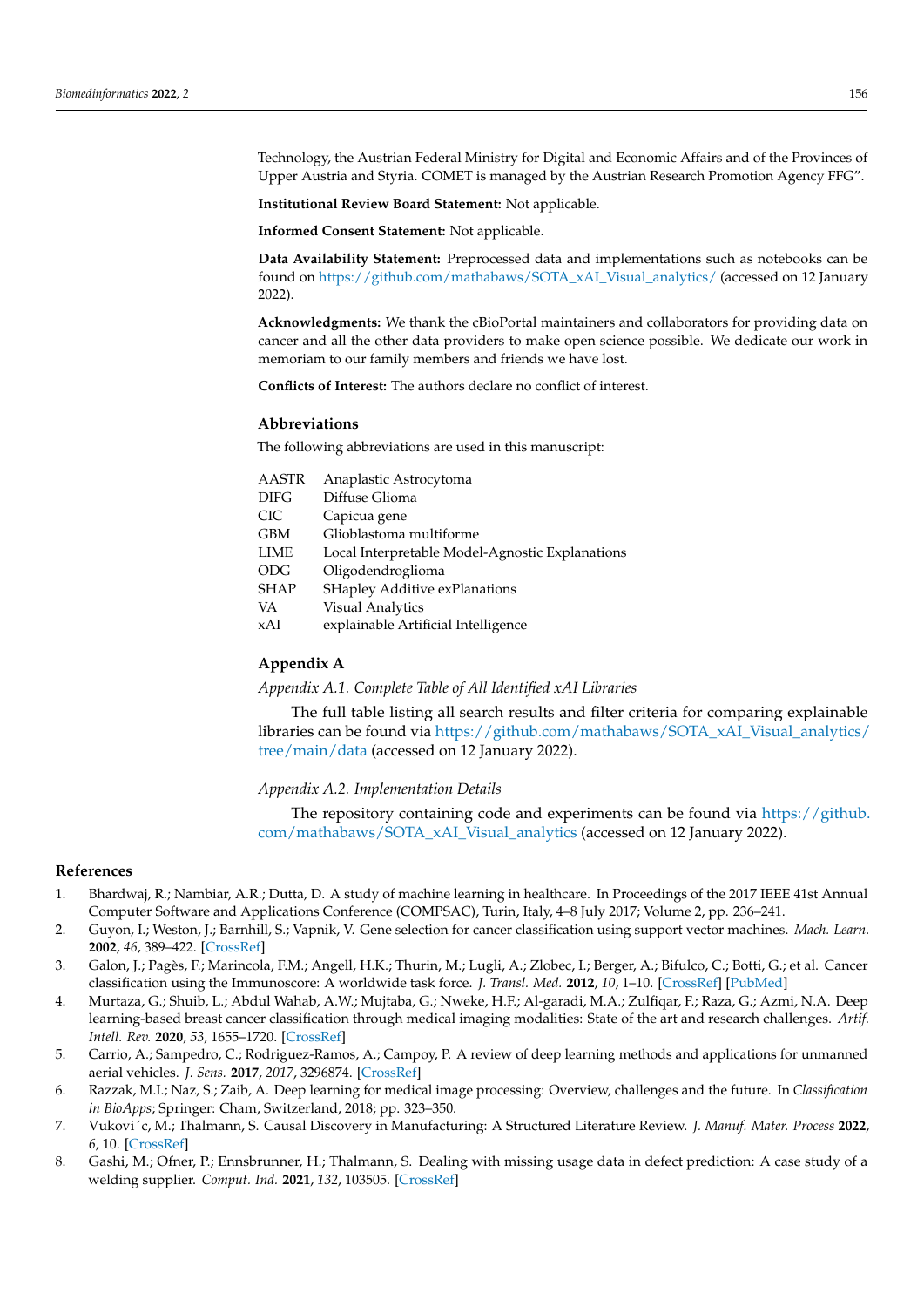- 9. Holzinger, A.; Kieseberg, P.; Weippl, E.; Tjoa, A.M. Current Advances, Trends and Challenges of Machine Learning and Knowledge Extraction: From Machine Learning to Explainable AI. In *Machine Learning and Knowledge Extraction*; Holzinger, A., Kieseberg, P., Tjoa, A.M., Weippl, E., Eds.; Springer International Publishing: Cham, Siwitzerland, 2018; pp. 1–8.
- <span id="page-18-0"></span>10. Holzinger, A.; Goebel, R.; Mengel, M.; Müller, H. *Artificial Intelligence and Machine Learning for Digital Pathology: State-of-the-Art and Future Challenges*; Springer Nature: Cham, Switzerland, 2020; Volume 12090.
- <span id="page-18-1"></span>11. Adadi, A.; Berrada, M. Peeking inside the black-box: A survey on explainable artificial intelligence (XAI). *IEEE Access* **2018**, *6*, 52138–52160. [\[CrossRef\]](http://dx.doi.org/10.1109/ACCESS.2018.2870052)
- <span id="page-18-2"></span>12. Castelvecchi, D. Can we open the black box of AI? *Nat. News* **2016**, *538*, 20. [\[CrossRef\]](http://dx.doi.org/10.1038/538020a)
- <span id="page-18-3"></span>13. Samek, W.; Montavon, G.; Vedaldi, A.; Hansen, L.K.; Müller, K.R. *Explainable AI: Interpreting, Explaining and Visualizing Deep Learning*; Springer Nature: Cham, Switzerland, 2019; Volume 11700.
- <span id="page-18-4"></span>14. Königstorfer, F.; Thalmann, S. Software documentation is not enough! Requirements for the documentation of AI. *Digit. Policy Regul. Gov.* **2021**, *23*, 475–488. [\[CrossRef\]](http://dx.doi.org/10.1108/DPRG-03-2021-0047)
- <span id="page-18-5"></span>15. Polzer, A.; Fleiß, J.; Ebner, T.; Kainz, P.; Koeth, C.; Thalmann, S. Validation of AI-based Information Systems for Sensitive Use Cases: Using an XAI Approach in Pharmaceutical Engineering. In Proceedings of the 55th Hawaii International Conference on System Sciences, Maui, HI, USA, 4–7 January 2022.
- <span id="page-18-6"></span>16. Ribeiro, M.T.; Singh, S.; Guestrin, C. "Why should i trust you?" Explaining the predictions of any classifier. In Proceedings of the 22nd ACM SIGKDD International Conference on Knowledge Discovery and Data Mining, San Francisco, CA, USA, 13–17 August 2016; pp. 1135–1144.
- <span id="page-18-7"></span>17. Lundberg, S.M.; Lee, S.I. A Unified Approach to Interpreting Model Predictions. In *Advances in Neural Information Processing Systems 30*; Guyon, I., Luxburg, U.V., Bengio, S., Wallach, H., Fergus, R., Vishwanathan, S., Garnett, R., Eds.; Curran Associates, Inc.: Red Hook, NY, USA, 2017; pp. 4765–4774.
- <span id="page-18-8"></span>18. Holzinger, A.; Biemann, C.; Pattichis, C.S.; Kell, D.B. What do we need to build explainable AI systems for the medical domain? *arXiv* **2017**, arXiv:1712.09923.
- <span id="page-18-9"></span>19. Katuwal, G.J.; Chen, R. Machine learning model interpretability for precision medicine. *arXiv* **2016**, arXiv:1610.09045.
- <span id="page-18-10"></span>20. Jiarpakdee, J.; Tantithamthavorn, C.; Dam, H.K.; Grundy, J. An empirical study of model-agnostic techniques for defect prediction models. *IEEE Trans. Softw. Eng.* **2020**, *48*, 166–185. [\[CrossRef\]](http://dx.doi.org/10.1109/TSE.2020.2982385)
- <span id="page-18-11"></span>21. Tan, S.; Caruana, R.; Hooker, G.; Lou, Y. Detecting bias in black-box models using transparent model distillation. *arXiv* **2017**, arXiv:1710.06169.
- <span id="page-18-12"></span>22. Jean-Quartier, C.; Jeanquartier, F.; Ridvan, A.; Kargl, M.; Mirza, T.; Stangl, T.; Markaĉ, R.; Jurada, M.; Holzinger, A. Mutation-based clustering and classification analysis reveals distinctive age groups and age-related biomarkers for glioma. *BMC Med. Inform. Decis. Mak.* **2021**, *21*, 1–14. [\[CrossRef\]](http://dx.doi.org/10.1186/s12911-021-01420-1) [\[PubMed\]](http://www.ncbi.nlm.nih.gov/pubmed/33639927)
- <span id="page-18-13"></span>23. Xu, K.; Ba, J.; Kiros, R.; Cho, K.; Courville, A.; Salakhudinov, R.; Zemel, R.; Bengio, Y. Show, attend and tell: Neural image caption generation with visual attention. In Proceedings of the International Conference on Machine Learning, Lille, France, 6–11 July 2015; pp. 2048–2057.
- <span id="page-18-14"></span>24. Keim, D.A.; Mansmann, F.; Stoffel, A.; Ziegler, H. Visual analytics. In *Encyclopedia of Database Systems*; Springer: Berlin/Heidelberg, Germany, 2009.
- <span id="page-18-15"></span>25. Samek, W.; Wiegand, T.; Müller, K.R. Explainable artificial intelligence: Understanding, visualizing and interpreting deep learning models. *arXiv* **2017**, arXiv:1708.08296.
- <span id="page-18-16"></span>26. Gashi, M.; Mutlu, B.; Suschnigg, J.; Ofner, P.; Pichler, S.; Schreck, T. Interactive Visual Exploration of defect prediction in industrial setting through explainable models based on SHAP values. In Proceedings of the IEEE InfoVIS 2020 , Virtuell, MZ, USA, 25–30 October 2020.
- <span id="page-18-17"></span>27. Spinner, T.; Schlegel, U.; Schäfer, H.; El-Assady, M. explAIner: A visual analytics framework for interactive and explainable machine learning. *IEEE Trans. Vis. Comput. Graph.* **2019**, *26*, 1064–1074. [\[CrossRef\]](http://dx.doi.org/10.1109/TVCG.2019.2934629) [\[PubMed\]](http://www.ncbi.nlm.nih.gov/pubmed/31442998)
- <span id="page-18-18"></span>28. Nori, H.; Jenkins, S.; Koch, P.; Caruana, R. InterpretML: A Unified Framework for Machine Learning Interpretability. *arXiv* **2019**, arXiv:1909.09223.
- <span id="page-18-19"></span>29. Baniecki, H.; Kretowicz, W.; Piatyszek, P.; Wisniewski, J.; Biecek, P. Dalex: Responsible Machine Learning with Interactive Explainability and Fairness in Python. *arXiv* **2020**, arXiv:2012.14406.
- <span id="page-18-20"></span>30. Li, X.H.; Cao, C.C.; Shi, Y.; Bai, W.; Gao, H.; Qiu, L.; Wang, C.; Gao, Y.; Zhang, S.; Xue, X.; et al. A survey of data-driven and knowledge-aware explainable AI. *IEEE Trans. Knowl. Data Eng.* **2020**, *34*, 29–49. [\[CrossRef\]](http://dx.doi.org/10.1109/TKDE.2020.2983930)
- 31. Linardatos, P.; Papastefanopoulos, V.; Kotsiantis, S. Explainable AI: A review of machine learning interpretability methods. *Entropy* **2021**, *23*, 18. [\[CrossRef\]](http://dx.doi.org/10.3390/e23010018) [\[PubMed\]](http://www.ncbi.nlm.nih.gov/pubmed/33375658)
- <span id="page-18-21"></span>32. Vilone, G.; Longo, L. Explainable Artificial Intelligence: A Systematic Review. *arXiv* **2020**, arXiv:2006.00093.
- <span id="page-18-23"></span><span id="page-18-22"></span>33. Masui, K.; Mischel, P.S.; Reifenberger, G. Molecular classification of gliomas. *Handb. Clin. Neurol.* **2016**, *134*, 97–120. [\[PubMed\]](http://www.ncbi.nlm.nih.gov/pubmed/26948350)
- 34. Louis, D.N.; Perry, A.; Wesseling, P.; Brat, D.J.; Cree, I.A.; Figarella-Branger, D.; Hawkins, C.; Ng, H.; Pfister, S.M.; Reifenberger, G.; et al. The 2021 WHO classification of tumors of the central nervous system: A summary. *Neuro-Oncology* **2021**, *23*, 1231–1251. [\[CrossRef\]](http://dx.doi.org/10.1093/neuonc/noab106) [\[PubMed\]](http://www.ncbi.nlm.nih.gov/pubmed/34185076)
- <span id="page-18-24"></span>35. Kundra, R.; Zhang, H.; Sheridan, R.; Sirintrapun, S.J.; Wang, A.; Ochoa, A.; Wilson, M.; Gross, B.; Sun, Y.; Madupuri, R.; et al. OncoTree: A cancer classification system for precision oncology. *JCO Clin. Cancer Inform.* **2021**, *5*, 221–230. [\[CrossRef\]](http://dx.doi.org/10.1200/CCI.20.00108)